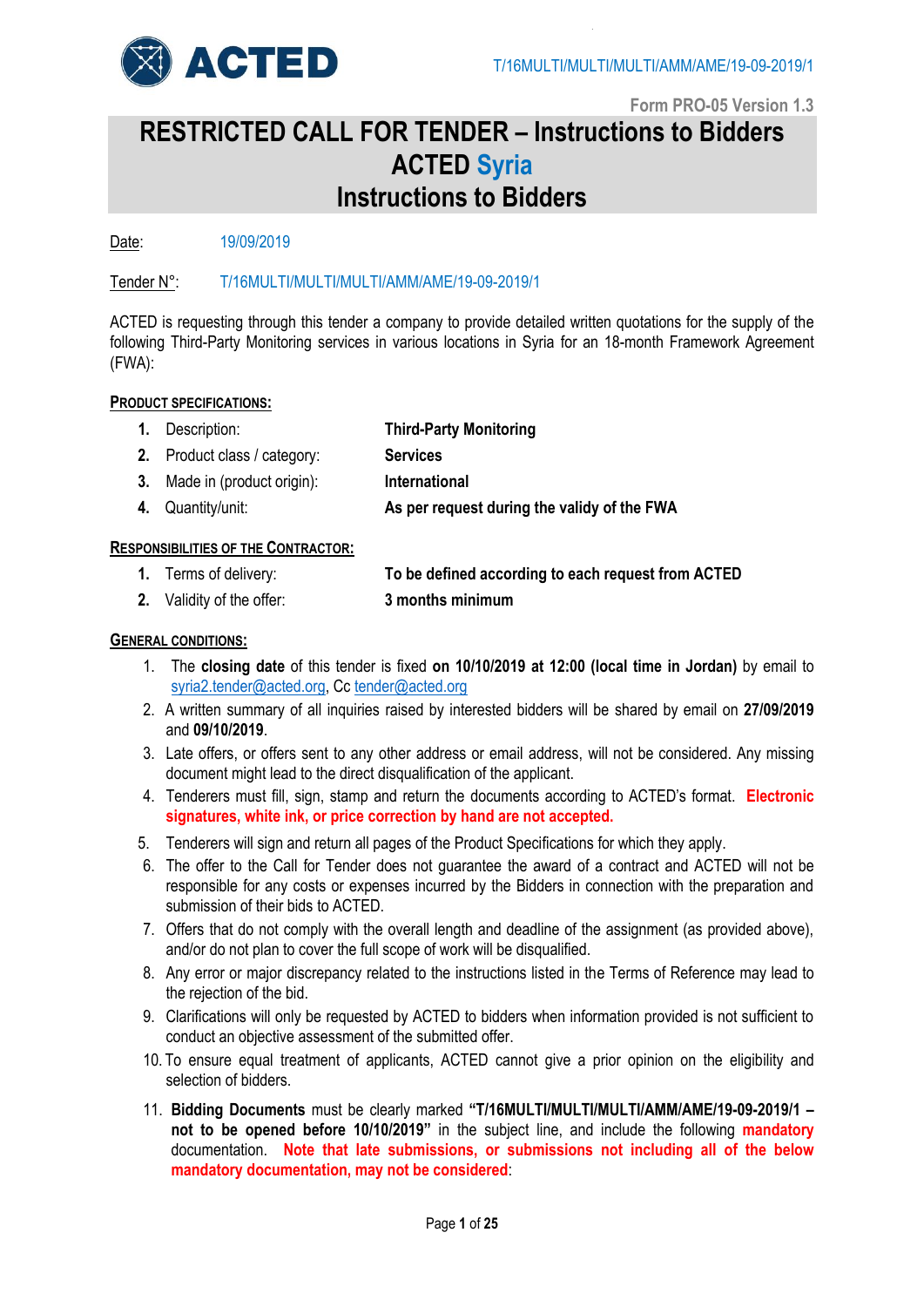

12. To ensure that funds are used exclusively for humanitarian purposes and in accordance with donors' compliance requirements, all contract offers are subject to the condition that contractors do not appear on anti-terrorism lists, in line with ACTED's anti-terrorism policy. To this end, ACTED reserves the right to carry out anti-terrorism checks on contractor, its board members, staff, volunteers, consultants, financial service providers and sub-contractor.

*NOTE: ACTED adopts a zero tolerance approach towards corruption and is committed to respecting the highest standards in terms of efficiency, responsibility and transparency in its activities. In particular, ACTED has adopted a participatory approach to promote and ensure transparency within the organization and has set up a Transparency focal point (Transparency Team supervised by the Director of Audit and Transparency) via a specific e-mail address*. *As such, if you witness or suspect any unlawful, improper or unethical act or business practices (such as soliciting, accepting or attempting to provide or accept any kickback) during the tendering process, please contact us by WhatsApp on the following phone number 0090 5466578736 and/or send an e-mail to [transparency@acted.org.](mailto:transparency@acted.org)*

# **SPECIFIC CONDITIONS:**

- **1.** The answers to this tender should include the following elements:
	- Signed and stamped '**Instructions to Bidders**';
	- Signed and stamped '**Technical Proposal'**; including a detailed methodology and expected timelines per activity (i.e. detailed timeline to conduct an onsite monitoring/PDM activity which include training, data collection, analysis and reporting), CV(s) of the key personnel deployed and organogram of the team structure; evidence of past experience including contracting authority, description of the project, area of intervention, and total budget; and a sample from previous work (10 pages) from at least 2 separate projects; *note that the supporting documentation will not be considered for administrative evaluation but that any missing documentation may lead to rejection during technical evaluation.*
	- Signed and stamped '**Bidder's Questionnaire**';
	- Signed and stamped '**Bidder's Ethical Declaration**';
	- Signed and stamped '**Bidder's Checklist**';
	- Signed and stamped '**Financial Offer'**;
	- Signed and stamped '**Terms of Reference**';
	- A copy of the legal representative Passport & ID and company registration document.
- **2.** By undertaking this third party monitoring, the service provider and their staff are expected to abide to humanitarian principles and to ensure the confidentiality of the data collected, and follow at all times ACTED's Code of Conduct.
- **3.** All data collected as part of this evaluation must be kept strictly confidential and will remain ACTED's property. By the end of the third party monitoring, the service provider shall submit all ACTED/projectrelated documentation back to ACTED management. Deliverables produced under the contract shall not be shared externally without ACTED's prior written approval.
- **4.** It is the responsibility of the service provider to budget for a translator (if required), as well as any medical/health insurance.
- **5.** ACTED will not take the responsibility of the transportation, access, accommodation and food-related expenses. It is the sole responsibility of the service provider to take the appropriate measures to ensure access and lodging of their staff in the field, and to procure all necessary equipment, tools, etc.; insurance coverage copy for all experts including professional liability applicable to the project areas.

# **EXPERTISE REQUIREMENTS:**

- Post- graduate qualifications in Economics, Sociology, Development/Humanitarian studies or relevant area
- Experience in project Monitoring and Evaluation in Syria
- Having access to ACTED interventions' areas (even though it is preferred for the selected supplier to be able to monitor in all areas, partial applications will be considered) and able to deploy both men and women in their field teams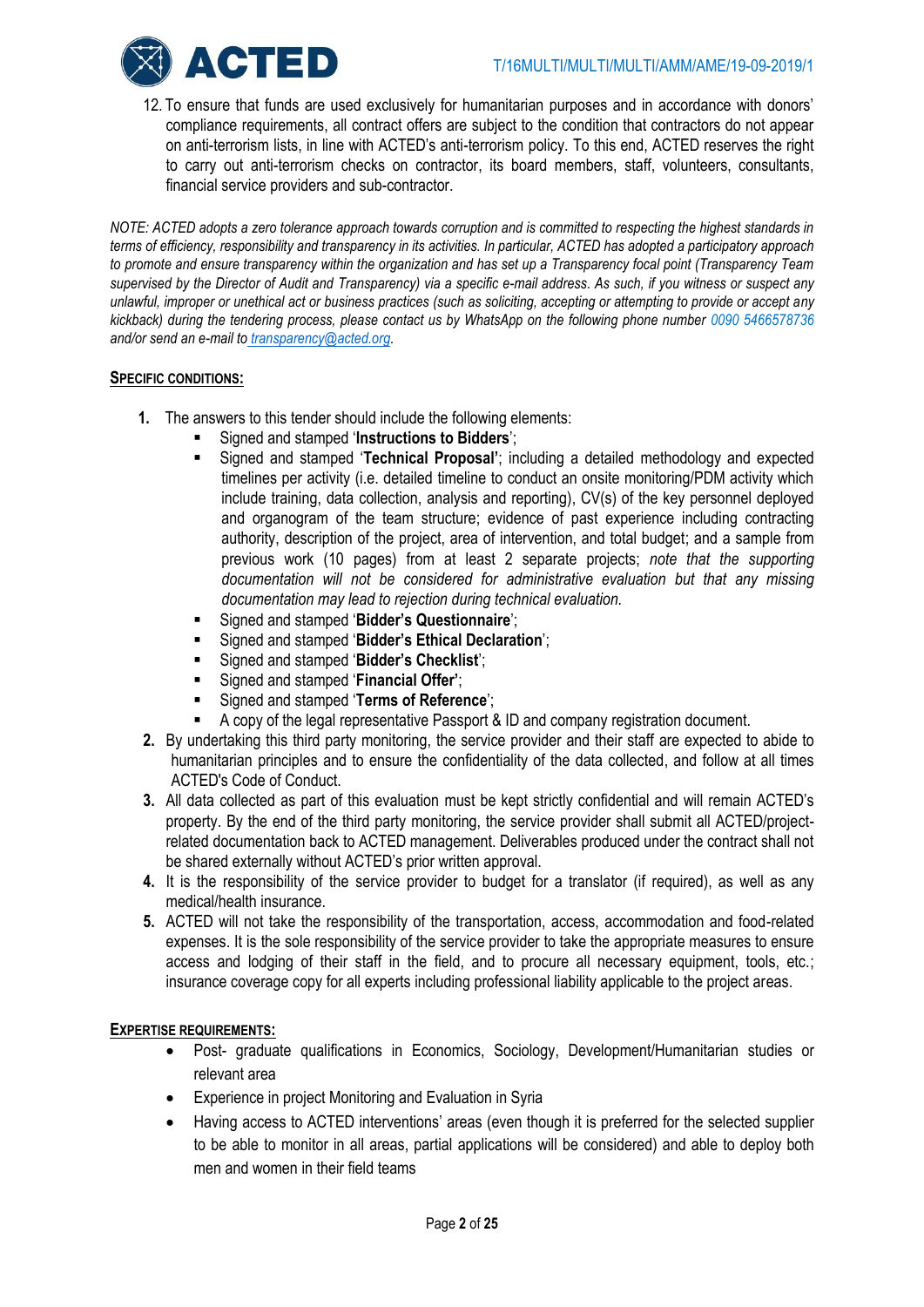

- Strong knowledge and/or demonstrated experience in designing and conducting similar monitoring and evaluation activities in insecure contexts
- Excellent knowledge of the context, especially in terms of security, and culture
- Strong knowledge of Core Humanitarian Standards
- Strong analytical skills and ability to clearly synthesize and present findings
- Excellent written and oral English and Arabic

# **EVALUATION CRITERIA:**

Applications will be evaluated based on the bidders' technical offers according to the following criteria (minimum passing grade 60%):

| a           | Personnel deployed: CV(s) of the key personnel deployed and organogram of the<br>team structure                                                                                                                                                                                                           | Up to 20 %   |
|-------------|-----------------------------------------------------------------------------------------------------------------------------------------------------------------------------------------------------------------------------------------------------------------------------------------------------------|--------------|
| $\mathsf b$ | Experience in similar projects: Past experience including contracting authority,<br>description of the project, area of intervention, and total budget;                                                                                                                                                   | Up to 20 %   |
| C           | Sample from previous work (10 pages) from at least 2 separate projects                                                                                                                                                                                                                                    | Up to 20 %   |
| d           | Technical Proposal including a detailed Methodology and expected timelines per<br>activity (i.e. detailed timeline to conduct an onsite monitoring/PDM activity which<br>include training, data collection, analysis and reporting, and the areas inside Syria<br>that the contractor is able to operate) | Up to 40 $%$ |

ACTED Syria will thus have to first evaluate the bidders technical proposition relevancy toward the TPM services expertise required, and is therefore proposing to follow the selection method below:

- Bidders will first be ranked based on their results during the technical evaluation;
- The bidder(s) passing the minimum requirement threshold from the technical evaluation will be then further considered for financial evaluation;
- ACTED reserves the right to negotiate with the selected supplier if prices significantly exceed the average costs of equivalent services. Furthermore, ACTED may reject bids if additional costs (listed on page 22) are excessive (in terms of the number of additional costs and in terms of price). As much as possible, bidders are encouraged to factor additional costs into their offer.

| Name               |  |
|--------------------|--|
| Position:          |  |
| Signature & Stamp: |  |

Date: \_\_\_\_\_\_\_\_\_\_\_\_\_\_\_\_\_\_\_\_\_\_\_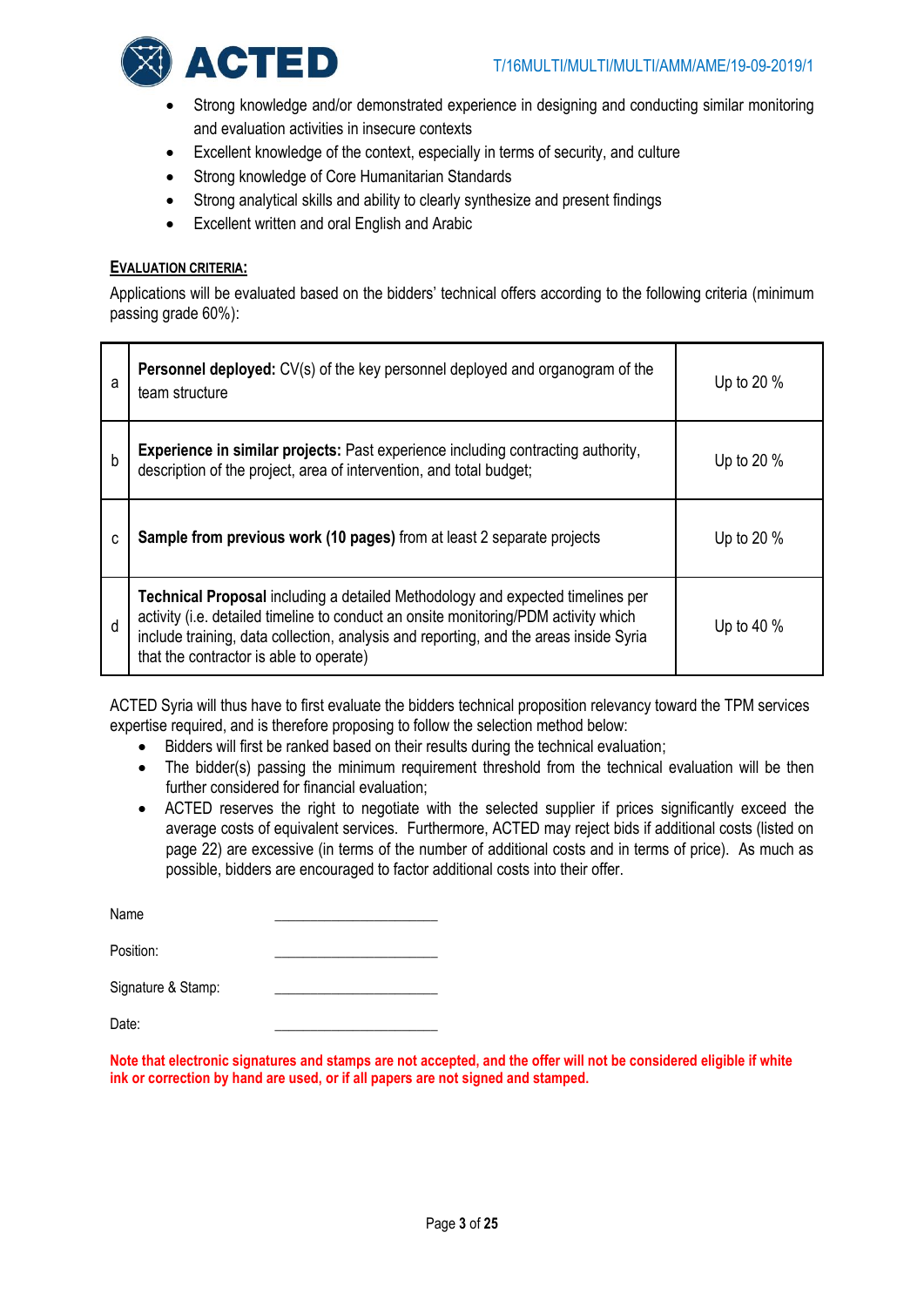

# **Technical Proposal ACTED SYRIA**

Date:

Tender N°: T/16MULTI/MULTI/MULTI/AMM/AME/19-09-2019/1

**1.** Please provide CVs for key team members and organogram (including key staff members, job titles and number of staff for field positions). The evaluation committee may award partial scores if the CVs or organorgam partially satisfy the requirements of the project; the maximum available score is 20 points. **If the organigram or CVs submitted indicates insufficient staff numbers the offer will be rejected (disqualifying criteria).**

|             | Key personnel deployed and team structure (up to 20 points avaialble) |
|-------------|-----------------------------------------------------------------------|
| A           | Field Team: Leader(s), Field Site Monitor(s)                          |
| B           | Quantative Data Collection Team: Leader(s), Field Site Monitor(s)     |
| $\sim$<br>◡ | <b>Qualitative Data Collection Team: Leader(s), Interviewer(s)</b>    |
| D           | Data Analyst(s), M&E Manager(s), Field Case Manager(s)                |
|             | Team Structure(s) Organogram                                          |

**2.** Please attach evidence for at least two previous projects. ACTED will award scores only for relevent projects provided. Continue on a separate sheet if necessary. The evaluation committee may award partial scores if the experience partially satisfy the requirements of the project; the maximum available score is 20 points. **If no evidence is provided the offer will be rejected (disqualifying criteria).**

| C           | <b>Project Description</b> | Location | Partner Name | Duration | <b>Project Cost</b><br>(USD) |
|-------------|----------------------------|----------|--------------|----------|------------------------------|
| A           |                            |          |              |          |                              |
| B           |                            |          |              |          |                              |
| $\sim$<br>U |                            |          |              |          |                              |
|             |                            |          |              |          |                              |
|             |                            |          |              |          |                              |

### 3 Sample from previous work (10 pages) from at least 2 separate projects

Up to 20 points will be awarded based on a qualitative assessment of previous work by the evaluation committee. The samples should be relevent the project, clear, and contain no major errors in terms of methodology or calculation. **If no sample is provided the offer will be rejected (disqualifying criteria).**

### 4 Technical Proposal

Please attach a detailed technical proposal, based on a mixed methods methodology, comprising secondary data review as well as quantitative and qualitative data collection methods, detailing the bidder's approach to fullfiling the Terms of Reference above, and the areas in which the bidder is able to operate. The proposal should include including:

- A detailed methodology;
- Expected timelines per activity (i.e. detailed timeline to conduct an onsite monitoring/PDM activity which includes training, data collection, analysis and reporting)

The evaluation committee may award partial scores if the technical proposal partially satisfy the requirements of the project. Up to 40 points are available based on the technical proposal. **If the technical proposal score is '0' the bid will be rejected (disqualifying criteria).**

I undersigned, certify that I am the designated legal representative of this Company, that the information provided above is correct and I am aware of the fact that I will be held responsible for providing false information.

I declare and certify that the information above is true and accurate to the best of my knowledge. I understand and accept any false or inaccurate information may result in the cancellation of any offer made by the Bidder, even if discovered later.

| Name               | Position: |  |
|--------------------|-----------|--|
| Signature & Stamp: | Date:     |  |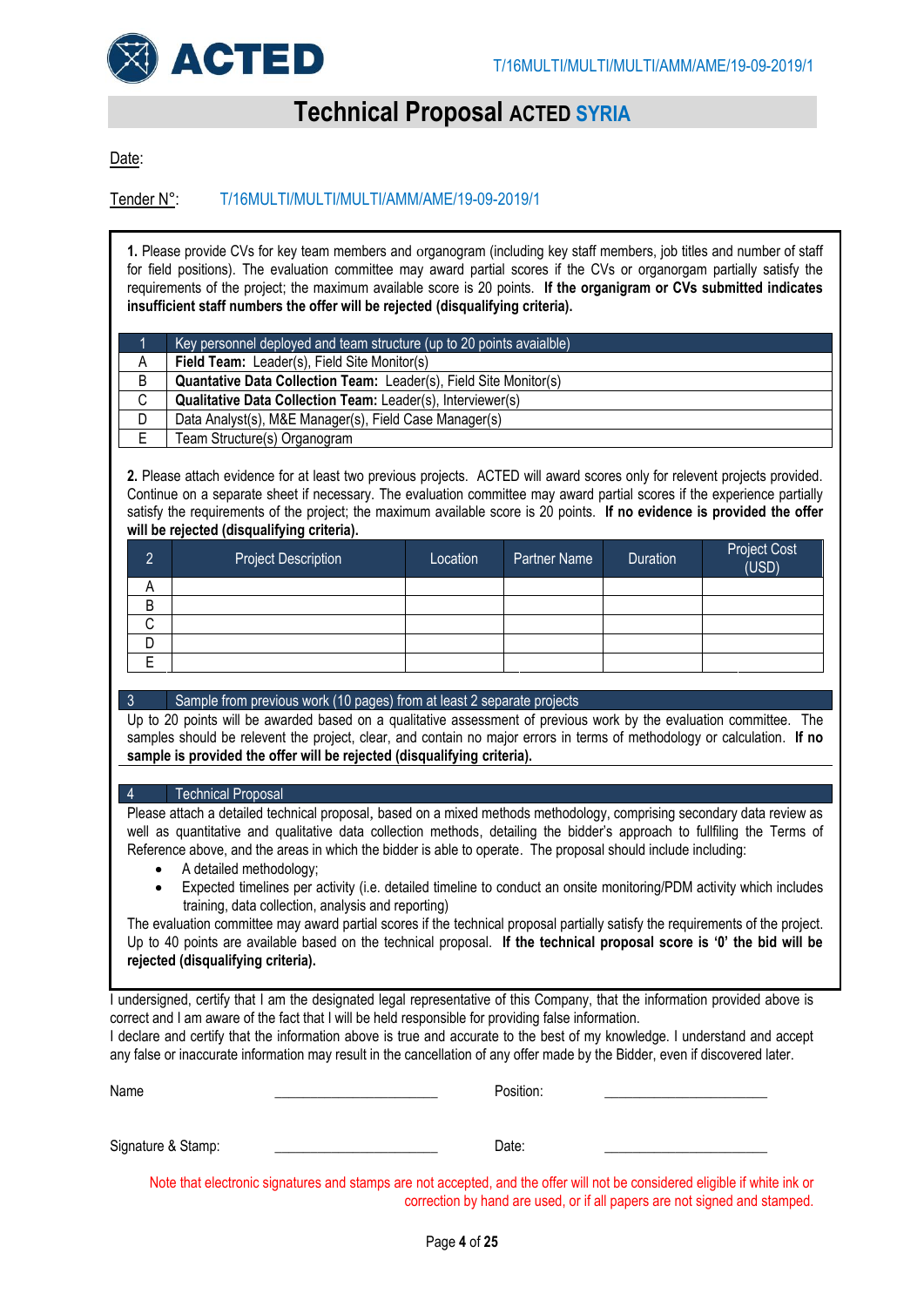

Form PRO-06-01 Version 1.3

# **BIDDER'S QUESTIONNAIRE ACTED SYRIA**

Date:

# Tender N° : **T/16MULTI/MULTI/MULTI/AMM/AME/19-09-2019/1**

| <b>PART I: INFORMATION</b>                 |            |              |                                                                                                                           |  |  |  |  |  |
|--------------------------------------------|------------|--------------|---------------------------------------------------------------------------------------------------------------------------|--|--|--|--|--|
| A. Company Details and General Information |            |              |                                                                                                                           |  |  |  |  |  |
| Name of Company                            |            |              | <b>Trading As</b>                                                                                                         |  |  |  |  |  |
| Address                                    |            |              |                                                                                                                           |  |  |  |  |  |
| (headquarters)                             |            |              | Telephone                                                                                                                 |  |  |  |  |  |
| Zip Code                                   |            |              |                                                                                                                           |  |  |  |  |  |
| (headquarters)                             |            |              | Fax                                                                                                                       |  |  |  |  |  |
| City (headquarters)                        |            |              | E-mail address 1                                                                                                          |  |  |  |  |  |
| PO Box                                     |            |              | E-mail address 2                                                                                                          |  |  |  |  |  |
| Country (headquarters)                     |            |              | Website address                                                                                                           |  |  |  |  |  |
| Parent Company or                          |            |              | Subsidiaries/Associates/                                                                                                  |  |  |  |  |  |
| name of owner                              |            |              | Overseas Representative                                                                                                   |  |  |  |  |  |
| Sales Person's Name                        |            |              | Sales Person's Position                                                                                                   |  |  |  |  |  |
| Sales Person's phone                       |            |              | Sales Persons' E-mail                                                                                                     |  |  |  |  |  |
|                                            |            |              | Governance of the company: Chairman, Vice-Chairman, Treasurer or Secretary of the Board of Directors or Board of Trustees |  |  |  |  |  |
| Name (as in passport                       |            |              | Date of birth (mm/dd/yyyy)                                                                                                |  |  |  |  |  |
| or other government-                       |            |              |                                                                                                                           |  |  |  |  |  |
| issued photo ID)                           |            |              |                                                                                                                           |  |  |  |  |  |
| Government-issued                          |            |              | Type of ID                                                                                                                |  |  |  |  |  |
| photo Identification                       |            |              |                                                                                                                           |  |  |  |  |  |
| Document (ID) number                       |            |              |                                                                                                                           |  |  |  |  |  |
| ID country of issuance                     |            |              | Rank or title in organization                                                                                             |  |  |  |  |  |
| Other names used                           |            |              | Gender (e.g. male, female)                                                                                                |  |  |  |  |  |
| (nicknames or                              |            |              |                                                                                                                           |  |  |  |  |  |
| pseudonyms not listed                      |            |              |                                                                                                                           |  |  |  |  |  |
| as "Name")                                 |            |              |                                                                                                                           |  |  |  |  |  |
| Current employer and                       |            |              | Occupation                                                                                                                |  |  |  |  |  |
| job title:                                 |            |              |                                                                                                                           |  |  |  |  |  |
| Address of residence                       |            |              | Citizenship(s)                                                                                                            |  |  |  |  |  |
| Province/Region                            |            |              | E-mail address                                                                                                            |  |  |  |  |  |
| Is the individual a U.S.                   |            |              | Professional Licenses -                                                                                                   |  |  |  |  |  |
| citizen or legal                           | $\Box$ Yes | $\square$ No | <b>State Issued Certifications</b>                                                                                        |  |  |  |  |  |
| permanent resident?                        |            |              |                                                                                                                           |  |  |  |  |  |
|                                            |            |              | Management of the company: CEO, Executive Director, Deputy Director, President or Vice-President                          |  |  |  |  |  |
| Name (as in passport                       |            |              | Date of birth (mm/dd/yyyy)                                                                                                |  |  |  |  |  |
| or other government-<br>issued photo ID)   |            |              |                                                                                                                           |  |  |  |  |  |
| Government-issued                          |            |              | type of ID                                                                                                                |  |  |  |  |  |
| photo Identification                       |            |              |                                                                                                                           |  |  |  |  |  |
| Document (ID) number                       |            |              |                                                                                                                           |  |  |  |  |  |
| ID country of issuance                     |            |              | Rank or title in organization                                                                                             |  |  |  |  |  |
| Other names used                           |            |              | Gender (e.g. male, female)                                                                                                |  |  |  |  |  |
| (nicknames or                              |            |              |                                                                                                                           |  |  |  |  |  |
| pseudonyms not listed                      |            |              |                                                                                                                           |  |  |  |  |  |
| as "Name")                                 |            |              |                                                                                                                           |  |  |  |  |  |
| Current employer and                       |            |              | Occupation                                                                                                                |  |  |  |  |  |
| job title:                                 |            |              |                                                                                                                           |  |  |  |  |  |
| Address of residence                       |            |              | Citizenship(s)                                                                                                            |  |  |  |  |  |
| Province/Region                            |            |              | E-mail addresses                                                                                                          |  |  |  |  |  |
| Is the individual a U.S.                   |            |              | Professional Licenses -                                                                                                   |  |  |  |  |  |
| citizen or legal                           | $\Box$ Yes | $\square$ No | <b>State Issued Certifications</b>                                                                                        |  |  |  |  |  |
| permanent resident?                        |            |              |                                                                                                                           |  |  |  |  |  |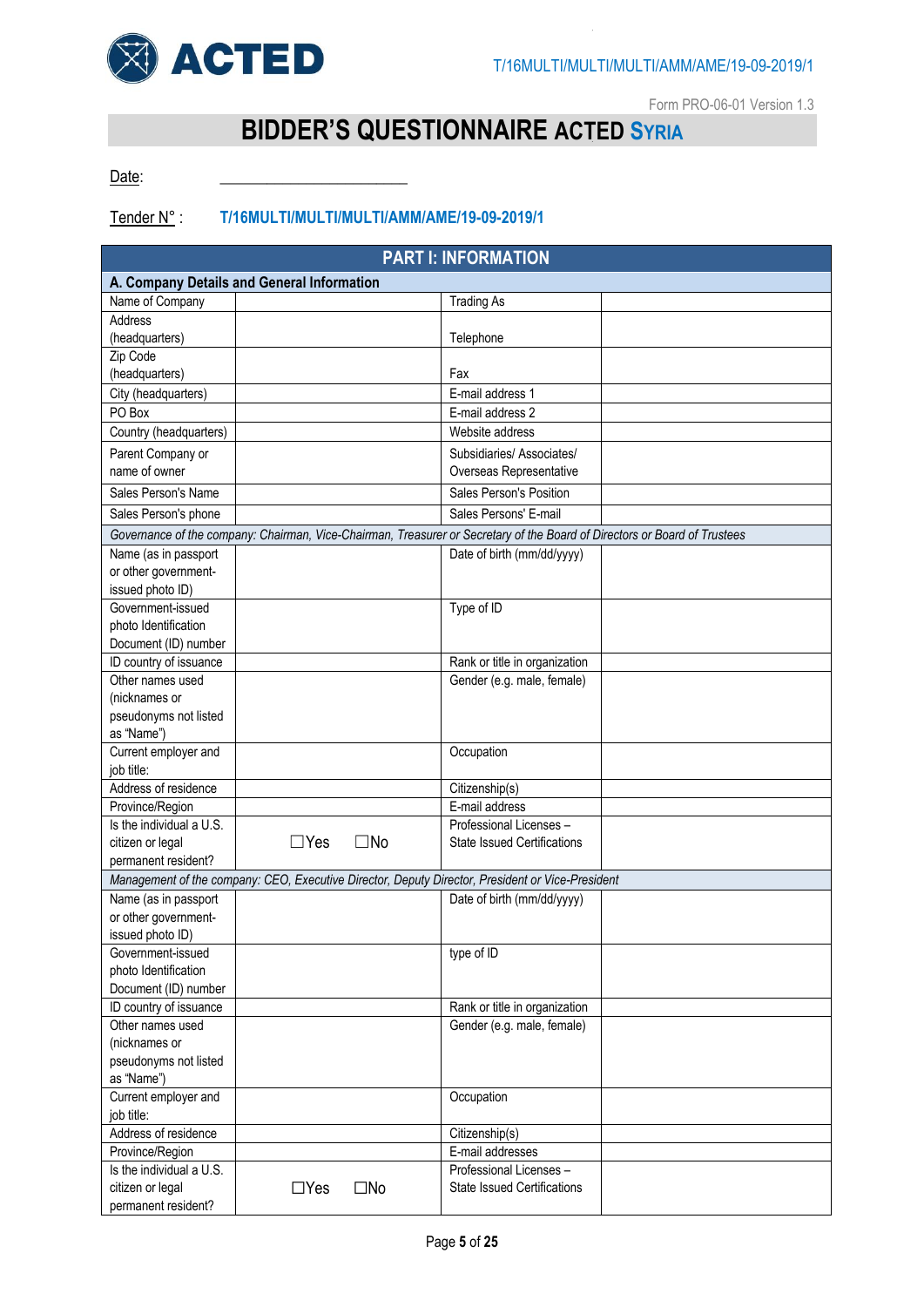

| Management of the company: Chief Finance Officer or Chief Accountant                                                                      |                                     |               |                                             |                               |                            |              |
|-------------------------------------------------------------------------------------------------------------------------------------------|-------------------------------------|---------------|---------------------------------------------|-------------------------------|----------------------------|--------------|
| Name (as in passport                                                                                                                      |                                     |               | Date of birth (mm/dd/yyyy)                  |                               |                            |              |
| or other government-                                                                                                                      |                                     |               |                                             |                               |                            |              |
| issued photo ID)                                                                                                                          |                                     |               |                                             |                               |                            |              |
| Government-issued                                                                                                                         |                                     |               | type of ID                                  |                               |                            |              |
| photo Identification                                                                                                                      |                                     |               |                                             |                               |                            |              |
| Document (ID) number                                                                                                                      |                                     |               |                                             |                               |                            |              |
| ID country of issuance                                                                                                                    |                                     |               | Rank or title in organization               |                               |                            |              |
| Other names used                                                                                                                          |                                     |               | Gender (e.g. male, female)                  |                               |                            |              |
| (nicknames or                                                                                                                             |                                     |               |                                             |                               |                            |              |
| pseudonyms not listed                                                                                                                     |                                     |               |                                             |                               |                            |              |
| as "Name")                                                                                                                                |                                     |               |                                             |                               |                            |              |
| Current employer and                                                                                                                      |                                     |               | Occupation                                  |                               |                            |              |
| job title:                                                                                                                                |                                     |               |                                             |                               |                            |              |
| Address of residence                                                                                                                      |                                     |               | Citizenship(s)                              |                               |                            |              |
| Province/Region                                                                                                                           |                                     |               | E-mail addresses                            |                               |                            |              |
| Is the individual a U.S.                                                                                                                  |                                     |               | Professional Licenses -                     |                               |                            |              |
| citizen or legal                                                                                                                          | $\Box$ Yes                          | $\square$ No  | <b>State Issued Certifications</b>          |                               |                            |              |
| permanent resident?                                                                                                                       |                                     |               |                                             |                               |                            |              |
| Company's staff & insurance                                                                                                               |                                     |               |                                             |                               |                            |              |
| No. Full Time                                                                                                                             |                                     |               | Employee average work wage per hour:        |                               |                            |              |
| Employees:                                                                                                                                |                                     |               | Any employee(s) with relatives working with |                               |                            |              |
| % of Men to Women:                                                                                                                        |                                     |               | ACTED?                                      |                               | $\Box$ Yes                 | $\square$ No |
| No. of Children:                                                                                                                          |                                     |               | What is the legal minimum wage paid?        |                               | $\Box$ Yes                 | $\square$ No |
| In what capacity?                                                                                                                         | Are paid vacations offered?         |               |                                             |                               |                            |              |
| What are their ages?                                                                                                                      | Are flexible working hours offered? |               |                                             |                               |                            | $\square$ No |
| Name of insurance                                                                                                                         |                                     |               | Staff covered by health insurance?          |                               | $\Box$ Yes                 | $\square$ No |
| company:                                                                                                                                  |                                     |               |                                             |                               |                            |              |
|                                                                                                                                           |                                     |               |                                             |                               |                            |              |
| Description of the Company                                                                                                                |                                     |               |                                             |                               |                            |              |
| <b>Type of Business</b>                                                                                                                   | Manufacturing                       |               | Manufacturing                               |                               |                            |              |
| (multiple choices                                                                                                                         | <b>Consulting Company</b>           |               | Trader                                      |                               |                            |              |
| possible):                                                                                                                                |                                     |               |                                             |                               |                            |              |
|                                                                                                                                           | Authorized Agent                    |               |                                             | Other, please specify : _____ |                            |              |
| Sector of Business                                                                                                                        | Goods / supplies                    |               | Works<br>$\mathbf{L}$                       |                               |                            |              |
| (multiple choices                                                                                                                         | Services<br>$\mathbf{L}$            |               |                                             |                               |                            |              |
| possible):                                                                                                                                |                                     |               |                                             |                               |                            |              |
|                                                                                                                                           | $\Box$ Equipment                    |               | Other, please specify:                      |                               |                            |              |
| Year Established:                                                                                                                         |                                     |               | Country of registration:                    |                               |                            |              |
| Licence number:                                                                                                                           |                                     |               | Valid until:                                |                               |                            |              |
|                                                                                                                                           | $\Box$ English                      |               | $\Box$ Arabic                               |                               |                            |              |
| Working languages:                                                                                                                        | French                              |               | $\Box$ Chinese                              |                               |                            |              |
|                                                                                                                                           | Spanish                             |               | Other, please specify : _                   |                               |                            |              |
|                                                                                                                                           |                                     |               |                                             |                               |                            |              |
| Technical documents                                                                                                                       | English                             |               | Arabic<br>$\mathsf{L}$                      |                               |                            |              |
| available in:                                                                                                                             | $\Box$ French                       |               | Chinese                                     |                               |                            |              |
|                                                                                                                                           | Spanish                             |               | Other, please specify :                     |                               |                            |              |
| <b>B. Financial Information</b>                                                                                                           |                                     |               |                                             |                               |                            |              |
| VAT Number:                                                                                                                               |                                     |               | Tax Number:                                 |                               |                            |              |
| Bank Name:                                                                                                                                |                                     |               | <b>Bank Account Number:</b>                 |                               |                            |              |
| <b>Bank Address:</b>                                                                                                                      |                                     |               | Account Name:                               |                               |                            |              |
| Swift/BIC number:                                                                                                                         |                                     |               | <b>Standard Payment Terms:</b>              |                               |                            |              |
| Has the company been audited in the last 3 years?                                                                                         |                                     |               |                                             |                               | $\square$ No<br>$\Box$ Yes |              |
|                                                                                                                                           |                                     |               |                                             |                               | Attached                   |              |
| Please attach a copy of the company's most recent Annual or Audited Financial Report<br>Annual Value of Total Sales for the last 3 Years: |                                     |               |                                             |                               |                            |              |
| Year:<br>USD:                                                                                                                             |                                     | Year:<br>USD: |                                             | Year:<br><b>USD</b>           |                            |              |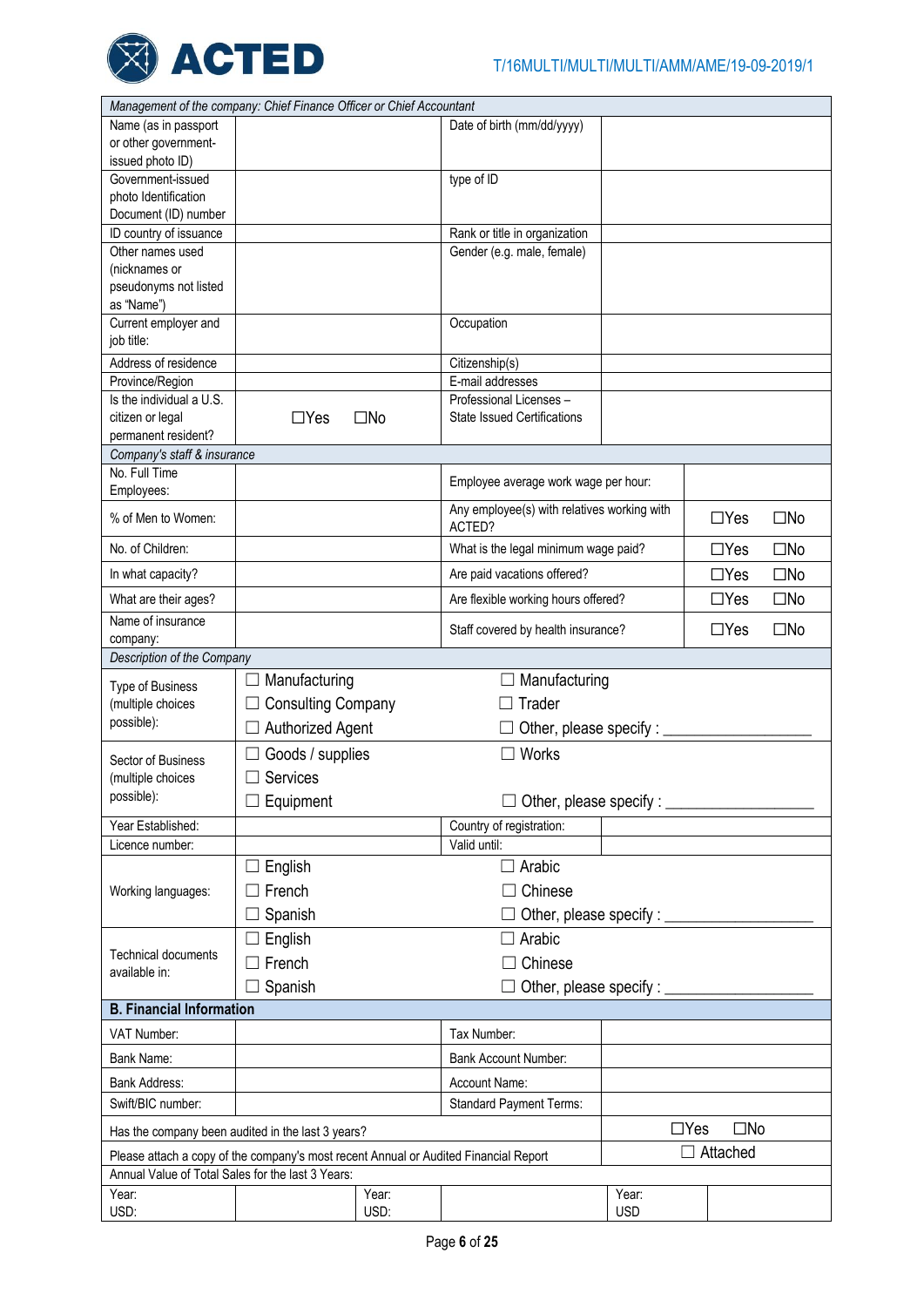

|                | Annual Value of Export Sales for the last 3 years         |         |  |                                                                           |                                                                                                                                                                                                                                                                                                                                                |             |            |                    |  |
|----------------|-----------------------------------------------------------|---------|--|---------------------------------------------------------------------------|------------------------------------------------------------------------------------------------------------------------------------------------------------------------------------------------------------------------------------------------------------------------------------------------------------------------------------------------|-------------|------------|--------------------|--|
| Year:          |                                                           |         |  | Year:                                                                     |                                                                                                                                                                                                                                                                                                                                                | Year:       |            |                    |  |
| USD:           |                                                           |         |  | USD:                                                                      |                                                                                                                                                                                                                                                                                                                                                | USD:        |            |                    |  |
|                | <b>C.</b> Experience                                      |         |  |                                                                           |                                                                                                                                                                                                                                                                                                                                                |             |            |                    |  |
|                |                                                           |         |  |                                                                           | Company's recent business with ACTED and/or other International Aid Agencies or United Nations Agencies:                                                                                                                                                                                                                                       |             |            |                    |  |
|                |                                                           | Contact |  |                                                                           |                                                                                                                                                                                                                                                                                                                                                |             |            |                    |  |
| #              | Organisation                                              | person  |  | Phone/E-mail                                                              | Goods/Works/Services                                                                                                                                                                                                                                                                                                                           | Value (USD) |            | <b>Destination</b> |  |
| 1              |                                                           |         |  |                                                                           |                                                                                                                                                                                                                                                                                                                                                |             |            |                    |  |
| 2              |                                                           |         |  |                                                                           |                                                                                                                                                                                                                                                                                                                                                |             |            |                    |  |
| 3              |                                                           |         |  |                                                                           |                                                                                                                                                                                                                                                                                                                                                |             |            |                    |  |
| 4              |                                                           |         |  |                                                                           |                                                                                                                                                                                                                                                                                                                                                |             |            |                    |  |
|                |                                                           |         |  |                                                                           |                                                                                                                                                                                                                                                                                                                                                |             |            |                    |  |
| 5              |                                                           |         |  |                                                                           |                                                                                                                                                                                                                                                                                                                                                |             |            |                    |  |
| expertise?     | What is your company's main area of                       |         |  |                                                                           |                                                                                                                                                                                                                                                                                                                                                |             |            |                    |  |
|                | What is your company's business                           |         |  |                                                                           |                                                                                                                                                                                                                                                                                                                                                |             |            |                    |  |
| coverage area? |                                                           |         |  | $\Box$ National                                                           | □ Restricted to (specify location) : _____                                                                                                                                                                                                                                                                                                     |             |            |                    |  |
|                | To which countries has your                               |         |  |                                                                           |                                                                                                                                                                                                                                                                                                                                                |             |            |                    |  |
|                | company exported and/or managed                           |         |  |                                                                           |                                                                                                                                                                                                                                                                                                                                                |             |            |                    |  |
|                | projects in the last 3 years?                             |         |  |                                                                           |                                                                                                                                                                                                                                                                                                                                                |             |            |                    |  |
|                | Provide any other information that                        |         |  |                                                                           |                                                                                                                                                                                                                                                                                                                                                |             |            |                    |  |
|                | demonstrates your company's                               |         |  |                                                                           |                                                                                                                                                                                                                                                                                                                                                |             |            |                    |  |
| awards)        | qualifications and experience (eg.                        |         |  |                                                                           |                                                                                                                                                                                                                                                                                                                                                |             |            |                    |  |
|                | List any national or international                        |         |  |                                                                           |                                                                                                                                                                                                                                                                                                                                                |             |            |                    |  |
|                | Trade/Professional Organisations of                       |         |  |                                                                           |                                                                                                                                                                                                                                                                                                                                                |             |            |                    |  |
|                | which your company is a member                            |         |  |                                                                           |                                                                                                                                                                                                                                                                                                                                                |             |            |                    |  |
|                | <b>D. Technical Capability</b>                            |         |  |                                                                           |                                                                                                                                                                                                                                                                                                                                                |             |            |                    |  |
|                | Type of Quality Assurance Certificate                     |         |  |                                                                           |                                                                                                                                                                                                                                                                                                                                                |             |            | Attached           |  |
|                | Type of Certification/Qualification                       |         |  |                                                                           |                                                                                                                                                                                                                                                                                                                                                |             |            |                    |  |
| Documents      |                                                           |         |  |                                                                           |                                                                                                                                                                                                                                                                                                                                                |             |            | $\Box$ Attached    |  |
|                | International Offices/Representation                      |         |  |                                                                           |                                                                                                                                                                                                                                                                                                                                                |             |            |                    |  |
|                |                                                           |         |  | List below up to 10 of the core Goods and/or Services your company sells: |                                                                                                                                                                                                                                                                                                                                                |             |            |                    |  |
| 1)             |                                                           |         |  | 6)                                                                        |                                                                                                                                                                                                                                                                                                                                                |             |            |                    |  |
| 2)             |                                                           |         |  | 7)                                                                        |                                                                                                                                                                                                                                                                                                                                                |             |            |                    |  |
| 3)             |                                                           |         |  | 8)                                                                        |                                                                                                                                                                                                                                                                                                                                                |             |            |                    |  |
| 4)             |                                                           |         |  | 9)                                                                        |                                                                                                                                                                                                                                                                                                                                                |             |            |                    |  |
| 5)             |                                                           |         |  | 10)                                                                       |                                                                                                                                                                                                                                                                                                                                                |             |            |                    |  |
|                |                                                           |         |  |                                                                           | List the main assets of your company (trucks & heavy machines, heavy & valuable equipment, premises & warehouses, production sites etc.)                                                                                                                                                                                                       |             |            |                    |  |
| 1)<br>2)       |                                                           |         |  | 6)                                                                        |                                                                                                                                                                                                                                                                                                                                                |             |            |                    |  |
| 3)             |                                                           |         |  | 7)<br>8)                                                                  |                                                                                                                                                                                                                                                                                                                                                |             |            |                    |  |
| 4)             |                                                           |         |  | 9)                                                                        |                                                                                                                                                                                                                                                                                                                                                |             |            |                    |  |
| 5)             |                                                           |         |  | 10)                                                                       |                                                                                                                                                                                                                                                                                                                                                |             |            |                    |  |
|                | E. Miscellaneous                                          |         |  |                                                                           |                                                                                                                                                                                                                                                                                                                                                |             |            |                    |  |
|                |                                                           |         |  | Does your company have an Environmental Policy? (Yes/No)                  |                                                                                                                                                                                                                                                                                                                                                |             | $\Box$ Yes | $\square$ No       |  |
|                |                                                           |         |  | Does your company have an Ethical Trading Policy? (Yes/No)                |                                                                                                                                                                                                                                                                                                                                                |             | $\Box$ Yes | $\square$ No       |  |
|                | Does your company have an Anti-terrorist Policy? (Yes/No) |         |  |                                                                           |                                                                                                                                                                                                                                                                                                                                                |             | $\Box$ Yes | $\square$ No       |  |
|                |                                                           |         |  |                                                                           | Is your company compliant with the EU General Data Protection Regulation (or equivalent)?                                                                                                                                                                                                                                                      |             |            |                    |  |
| (Yes/No)       |                                                           |         |  |                                                                           |                                                                                                                                                                                                                                                                                                                                                |             | $\Box$ Yes | $\square$ No       |  |
|                |                                                           |         |  |                                                                           | If you answered yes to the above two questions, please attach copies of your policy:                                                                                                                                                                                                                                                           |             |            | $\Box$ Attached    |  |
|                | provided for in national law?                             |         |  |                                                                           | Has your company ever been bankrupt, or is in the process of being wound up, having its affairs administered<br>by the courts, has entered into an arrangement with creditors, has suspended business activities, is the subject<br>of proceedings concerning these matters, or is in any analogous situation arising from a similar procedure |             | $\Box$ Yes | $\square$ No       |  |
|                | If you answered yes,<br>please provide details:           |         |  |                                                                           |                                                                                                                                                                                                                                                                                                                                                |             |            |                    |  |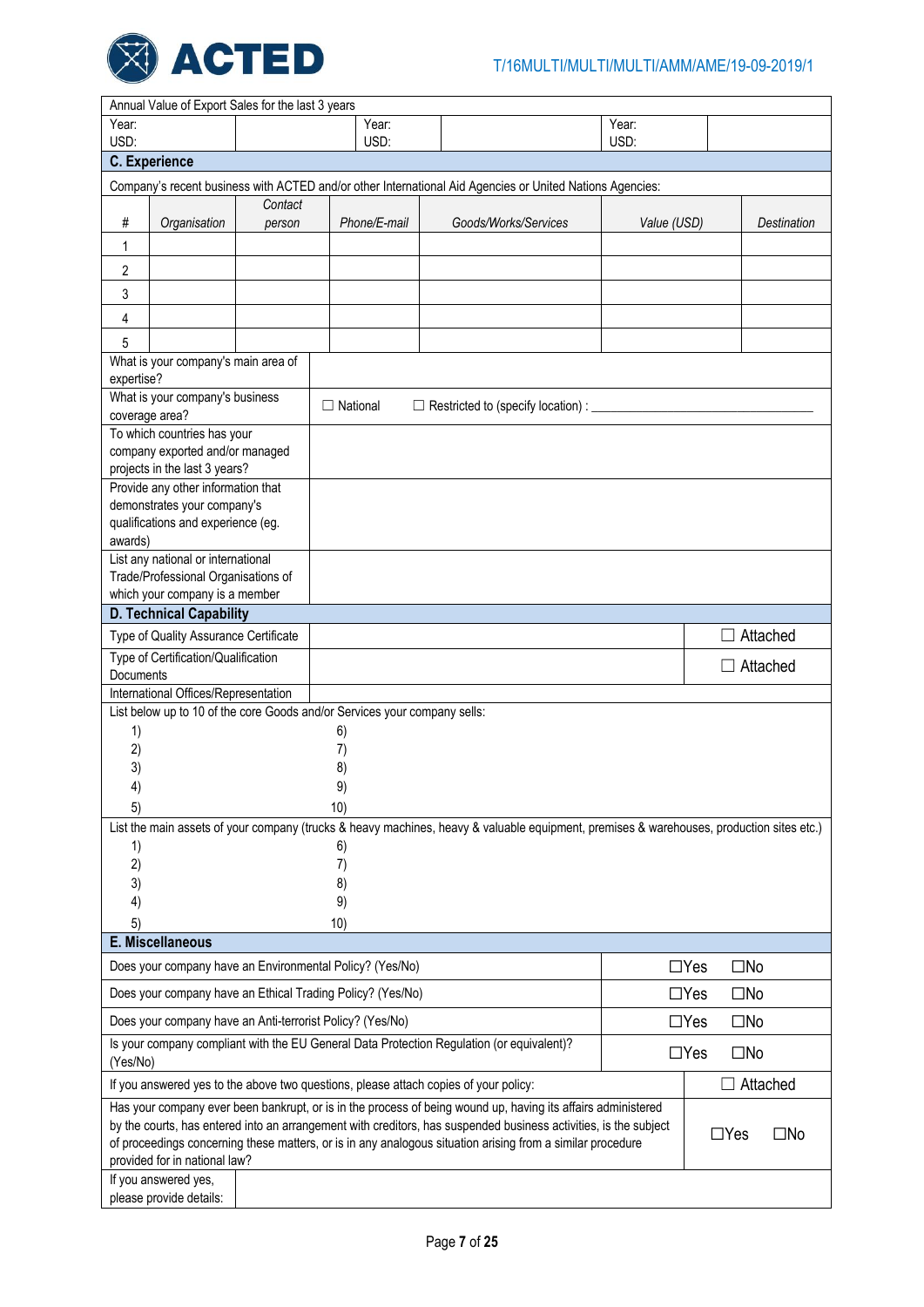

| Has your company ever been convicted of an offence concerning its professional conduct by a judgment which<br>as force of res judicata? |                                                                                                                                                                                                                                                                                                                                                                                                                                                                                                                                      |          |                                      |          |                |                                      | $\square$ No |  |  |
|-----------------------------------------------------------------------------------------------------------------------------------------|--------------------------------------------------------------------------------------------------------------------------------------------------------------------------------------------------------------------------------------------------------------------------------------------------------------------------------------------------------------------------------------------------------------------------------------------------------------------------------------------------------------------------------------|----------|--------------------------------------|----------|----------------|--------------------------------------|--------------|--|--|
| If you answered yes,<br>please provide details:                                                                                         |                                                                                                                                                                                                                                                                                                                                                                                                                                                                                                                                      |          |                                      |          |                |                                      |              |  |  |
|                                                                                                                                         | Has your company ever been guilty of grave professional misconduct proven by other means?                                                                                                                                                                                                                                                                                                                                                                                                                                            |          |                                      |          |                | $\Box$ Yes                           | $\square$ No |  |  |
| If you answered yes,<br>please provide details:                                                                                         |                                                                                                                                                                                                                                                                                                                                                                                                                                                                                                                                      |          |                                      |          |                |                                      |              |  |  |
|                                                                                                                                         | Has your company ever not fulfilled its obligations relating to the payment of social security contributions, or the                                                                                                                                                                                                                                                                                                                                                                                                                 |          |                                      |          |                |                                      |              |  |  |
|                                                                                                                                         | payment of taxes in accordance with the law of the country in which it is established, or with those of France, or<br>$\Box$ Yes<br>$\square$ No<br>those of the country where the contract is to be performed?                                                                                                                                                                                                                                                                                                                      |          |                                      |          |                |                                      |              |  |  |
| If you answered yes,                                                                                                                    |                                                                                                                                                                                                                                                                                                                                                                                                                                                                                                                                      |          |                                      |          |                |                                      |              |  |  |
| please provide details:                                                                                                                 |                                                                                                                                                                                                                                                                                                                                                                                                                                                                                                                                      |          |                                      |          |                |                                      |              |  |  |
|                                                                                                                                         | Has your company ever been the subject of a judgement, which has the force of res judicata for fraud,<br>corruption, involvement in a criminal organisation or any other illegal activity?                                                                                                                                                                                                                                                                                                                                           |          |                                      |          |                | $\Box$ Yes                           | $\square$ No |  |  |
| If you answered yes,<br>please provide details:                                                                                         |                                                                                                                                                                                                                                                                                                                                                                                                                                                                                                                                      |          |                                      |          |                |                                      |              |  |  |
| country?                                                                                                                                | Has your company ever been declared to be in serious breach of contract for failure to comply with its<br>contractual obligations, following another procurement procedure or grant award procedure financed by a donor                                                                                                                                                                                                                                                                                                              |          |                                      |          |                | $\Box$ Yes                           | $\square$ No |  |  |
| If you answered yes,<br>please provide details:                                                                                         |                                                                                                                                                                                                                                                                                                                                                                                                                                                                                                                                      |          |                                      |          |                |                                      |              |  |  |
| country?                                                                                                                                | Has your company ever been declared to be in serious breach of contract for failure to comply with its<br>contractual obligations, following another procurement procedure or grant award procedure financed by a donor                                                                                                                                                                                                                                                                                                              |          |                                      |          |                | $\Box$ Yes                           | $\square$ No |  |  |
| If you answered yes,<br>please provide details:                                                                                         |                                                                                                                                                                                                                                                                                                                                                                                                                                                                                                                                      |          |                                      |          |                |                                      |              |  |  |
| Aid Organisations (including ACTED)?                                                                                                    | Has your company ever been in any dispute with any Government Agency, the United Nations, or International                                                                                                                                                                                                                                                                                                                                                                                                                           |          |                                      |          |                | $\Box$ Yes                           | $\square$ No |  |  |
| If you answered yes,<br>please provide details:                                                                                         |                                                                                                                                                                                                                                                                                                                                                                                                                                                                                                                                      |          |                                      |          |                |                                      |              |  |  |
| Do you agree with                                                                                                                       |                                                                                                                                                                                                                                                                                                                                                                                                                                                                                                                                      |          | Do you accept visit of ACTED staff & |          |                |                                      |              |  |  |
| terms of payment of 30<br>days?                                                                                                         | $\Box$ Yes<br>$\square$ No                                                                                                                                                                                                                                                                                                                                                                                                                                                                                                           |          | external auditors to your office?    |          |                | $\Box$ Yes                           | $\square$ No |  |  |
| <b>PART II: CERTIFICATION</b>                                                                                                           |                                                                                                                                                                                                                                                                                                                                                                                                                                                                                                                                      |          |                                      |          |                |                                      |              |  |  |
| Name:                                                                                                                                   | I, the undersigned warrant that the information provided in this form is correct, and in the event of changes, details will be provided to ACTED<br>as soon as possible in writing. I also understand that ACTED does not do business with companies, or any affiliates or subsidiaries, which<br>engage in any practices that are in breach of ACTED's Child Protection, Sexual Exploitation and Abuse Protection, Conflict of Interest, Anti-<br>fraud, Anti-terrorism Policy and Data Protection Policies (available on request). | Date:    |                                      |          |                |                                      |              |  |  |
| <b>Title/Position</b>                                                                                                                   |                                                                                                                                                                                                                                                                                                                                                                                                                                                                                                                                      | Place:   |                                      |          |                |                                      |              |  |  |
| E-mail address (for                                                                                                                     |                                                                                                                                                                                                                                                                                                                                                                                                                                                                                                                                      |          | Signature:                           |          |                |                                      |              |  |  |
| contact for verification<br>purposes):                                                                                                  |                                                                                                                                                                                                                                                                                                                                                                                                                                                                                                                                      |          |                                      |          |                |                                      |              |  |  |
| Phone number (for                                                                                                                       |                                                                                                                                                                                                                                                                                                                                                                                                                                                                                                                                      | Company  |                                      |          |                |                                      |              |  |  |
| contact for verification                                                                                                                |                                                                                                                                                                                                                                                                                                                                                                                                                                                                                                                                      | Stamp:   |                                      |          |                |                                      |              |  |  |
| purposes):                                                                                                                              |                                                                                                                                                                                                                                                                                                                                                                                                                                                                                                                                      |          |                                      |          |                |                                      |              |  |  |
| <b>Check list of supporting documents</b><br><b>Trading license</b><br>1)                                                               |                                                                                                                                                                                                                                                                                                                                                                                                                                                                                                                                      |          |                                      | Attached |                | For ACTED use only<br>$\Box$ Checked |              |  |  |
| 2)                                                                                                                                      | VAT registration/tax clearance certificate                                                                                                                                                                                                                                                                                                                                                                                                                                                                                           |          |                                      | Attached |                | $\Box$ Checked                       |              |  |  |
| 3)<br>Company profile                                                                                                                   |                                                                                                                                                                                                                                                                                                                                                                                                                                                                                                                                      |          |                                      | Attached |                | Checked                              |              |  |  |
| 4)                                                                                                                                      | Proof of trading/dealership/agent                                                                                                                                                                                                                                                                                                                                                                                                                                                                                                    |          |                                      | Attached |                | $\Box$ Checked                       |              |  |  |
| 5)<br>Evidence of similar contracts                                                                                                     |                                                                                                                                                                                                                                                                                                                                                                                                                                                                                                                                      |          |                                      | Attached |                | $\Box$ Checked                       |              |  |  |
| References<br>6)                                                                                                                        |                                                                                                                                                                                                                                                                                                                                                                                                                                                                                                                                      |          |                                      | Attached |                | $\Box$ Checked                       |              |  |  |
| 7)                                                                                                                                      | Particulars of CEO and key personnel                                                                                                                                                                                                                                                                                                                                                                                                                                                                                                 |          |                                      | Attached |                | $\Box$ Checked                       |              |  |  |
| 8)<br>Articles of Association & Certificate of incorporation                                                                            |                                                                                                                                                                                                                                                                                                                                                                                                                                                                                                                                      | Attached |                                      |          | $\Box$ Checked |                                      |              |  |  |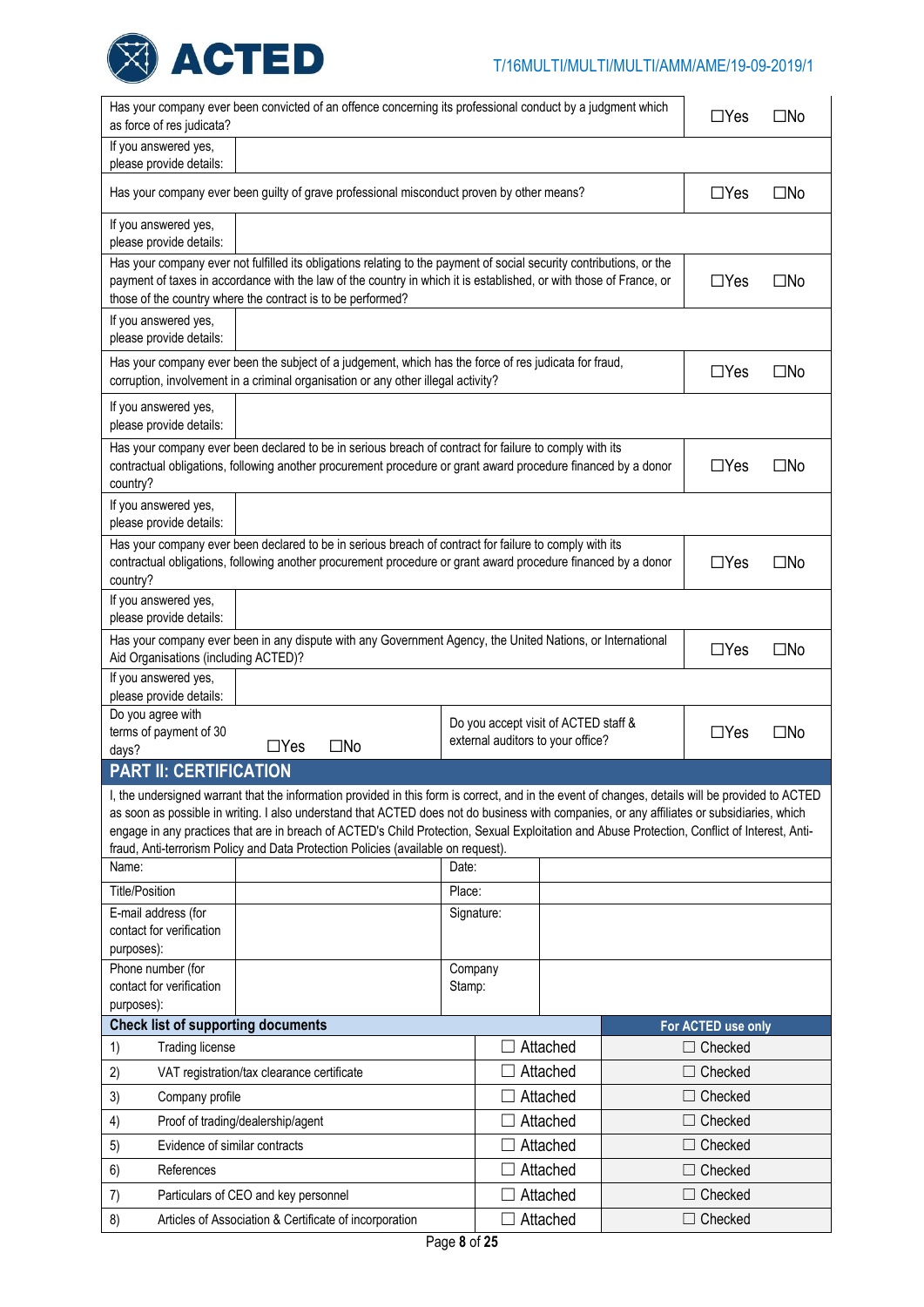

| 9)              | Financial statements (latest) | ∖ttached | Checked |
|-----------------|-------------------------------|----------|---------|
| 10 <sup>5</sup> | Other<br>(specify):           | ttacheo  | Checked |

Company Name:

Authorized Representative Name: \_\_\_\_\_\_\_\_\_\_\_\_\_\_\_\_\_\_\_\_\_\_\_\_\_

Signature:

Stamp: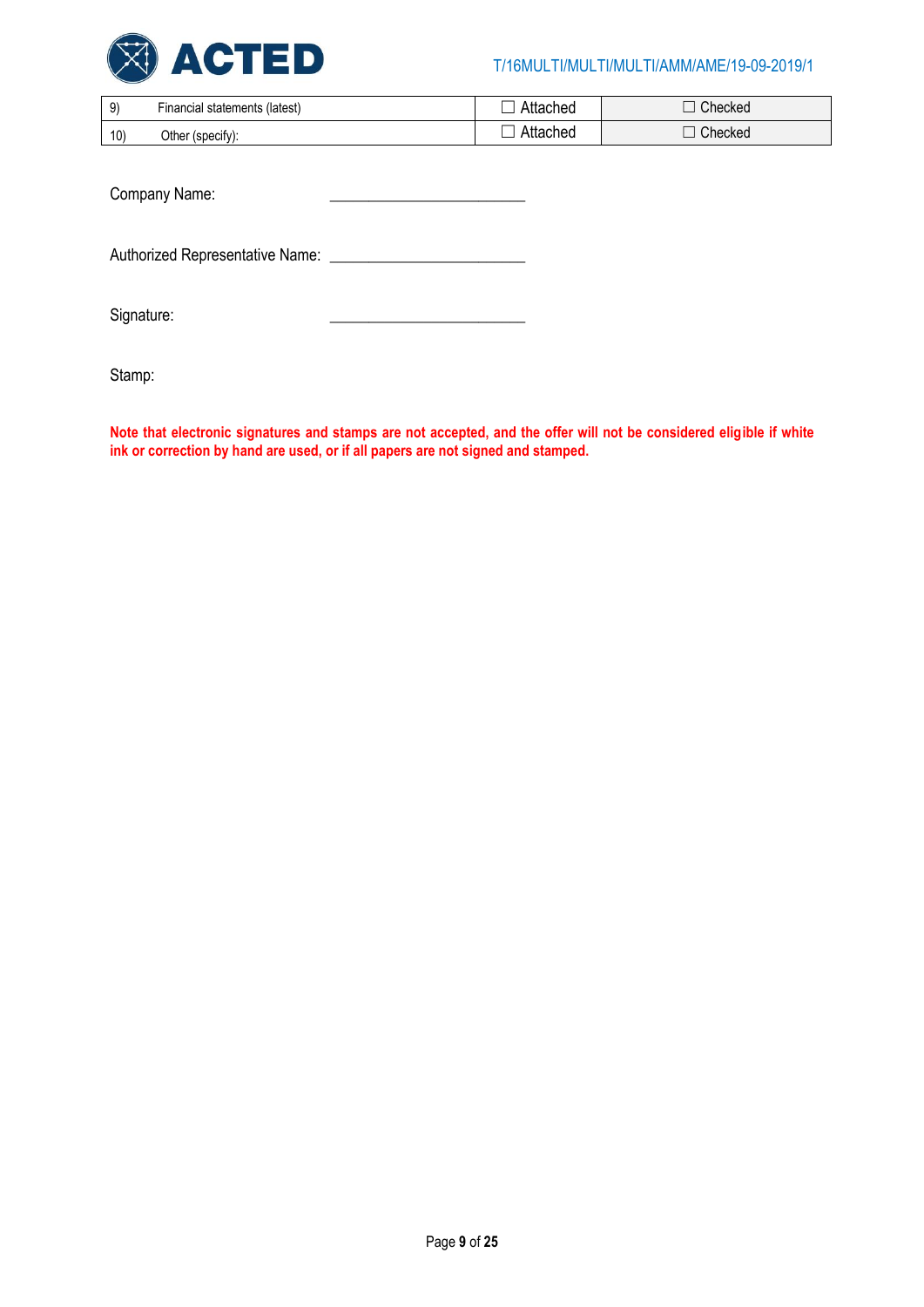

# **Form PRO-06-02 Version 1.3**

# **BIDDER'S ETHICAL DECLARATION**

| ٦ |
|---|
|---|

Tender N°: T/16MULTI/MULTI/MULTI/AMM/AME/19-09-2019/1

Tenderer's name:

Tenderer's address:

**CODE OF CONDUCT:**

# **1. Labour Standards**

The labour standards in this code are based on the conventions of the International Labour Organisation (ILO).

# *Employment is freely chosen*

There is no forced, bonded or involuntary prison labour. Workers are not required to lodge `deposits' or their identity papers with the employer and are free to leave their employer after reasonable notice.

*Freedom of association and the right to collective bargaining are respected*

Workers, without distinction, have the right to join or form trade unions of their own choosing and to bargain collectively. The employer adopts an open attitude towards the legitimate activities of trade unions. Workers representatives are not discriminated against and have access to carry out their representative functions in the workplace. Where the right to freedom of association and collective bargaining is restricted under law, the employer facilitates, and does not hinder, the development of parallel means for independent and free association and bargaining.

*Working conditions are safe and hygienic*

A safe and hygienic working environment shall be provided, bearing in mind the prevailing knowledge of the industry and of any specific hazards. Adequate steps shall be taken to prevent accidents and injury to health arising out of, associated with, or occurring in the course of work, by minimising, so far as is reasonably practicable, the causes of hazards inherent in the working environment. Workers shall receive regular and recorded health and safety training, and such training shall be repeated for new or reassigned workers. Access to clean toilet facilities and potable water and, if appropriate, sanitary facilities for food storage shall be provided. Accommodation, where provided, shall be clean, safe, and meet the basic needs of the workers. The company observing the standards shall assign responsibility for health and safety to a senior management representative.

*Child Labour shall not be used*

There shall be no new recruitment of child labour. Companies shall develop or participate in and contribute to policies and programmes, which provide for the transition of any child found to be performing child labour to enable her/him to attend and remain in quality education until no longer a child. Children and young people under 18 years of age shall not be employed at night or in hazardous conditions. These policies and procedures shall conform to the provisions of the relevant International Labour Organisation (ILO) standards.

*Living wages are paid*

Wages and benefits paid for a standard working week meet, at a minimum, national legal standards or industry benchmarks. In any event wages should always be high enough to meet basic needs and to provide some discretionary income. All workers shall be provided with written and understandable information about their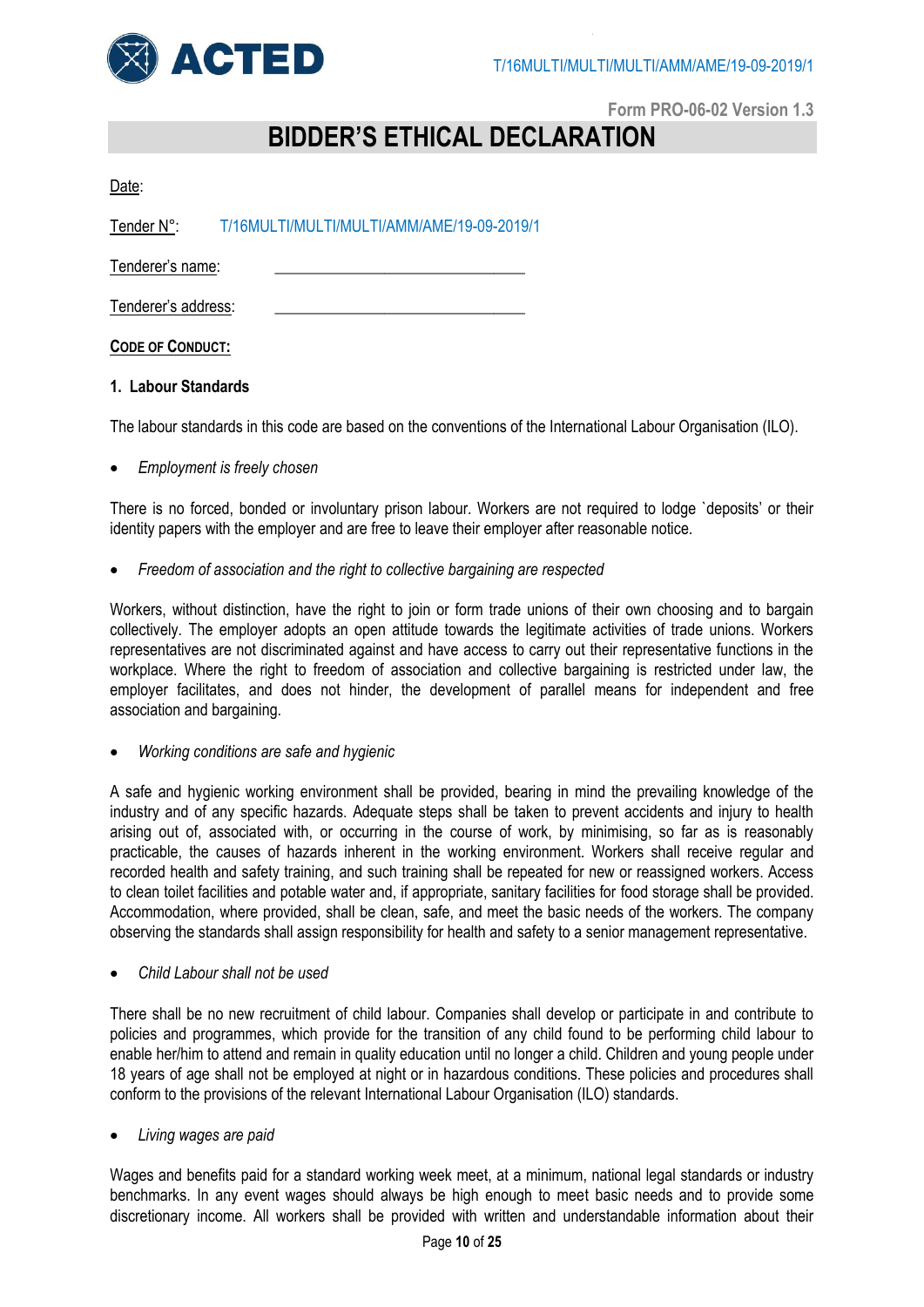

employment conditions in respect to wages before they enter employment, and about the particulars of their wages for the pay period concerned each time that they are paid. Deductions from wages as a disciplinary measure shall not be permitted nor shall any deductions from wages not provided for by national law be permitted without the express and informed permission of the worker concerned. All disciplinary measures should be recorded.

# *Working hours are not excessive*

Working hours comply with national laws and benchmark industry standards, whichever affords greater protection. In any event, workers shall not on a regular basis be required to work in excess of the local legal working hours. Overtime shall be voluntary, shall not exceed local legal limits, shall not be demanded on a regular basis and shall always be compensated at a premium rate.

# *No discrimination is practised*

There is no discrimination in hiring, compensation, access to training, promotion, termination or retirement based on race, caste, national origin, religion, age, disability, gender, marital status, sexual orientation, union membership or political affiliation.

*Regular employment is provided*

To every extent possible work performed must be on the basis of a recognised employment relationship established through national law and practice. Obligations to employees under labour or social security laws and regulations arising from the regular employment relationship shall not be avoided through the use of labour-only contracting, sub-contracting or home-working arrangements, or through apprenticeship schemes where there is no real intent to impart skills or provide regular employment, nor shall any such obligations be avoided through the excessive use of fixed-term contracts of employment.

*No harsh or inhumane treatment is allowed*

Physical abuse or discipline, the threat of physical abuse, sexual or other harassment and verbal abuse or other forms of intimidation shall be prohibited.

# **B. Environmental Standards**

Suppliers should as a minimum comply with all statutory and other legal requirements relating to the environmental impacts of their business. Detailed performance standards are a matter for suppliers, but should address at least the following:

*Waste Management*

Waste is minimised and items recycled whenever this is practicable. Effective controls of waste in respect of ground, air, and water pollution are adopted. In the case of hazardous materials, emergency response plans are in place.

*Packaging and Paper*

Undue and unnecessary use of materials is avoided, and recycled materials used whenever appropriate.

*Conservation*

Processes and activities are monitored and modified as necessary to ensure that conservation of scarce resources, including water, flora and fauna and productive land in certain situations.

*Energy Use*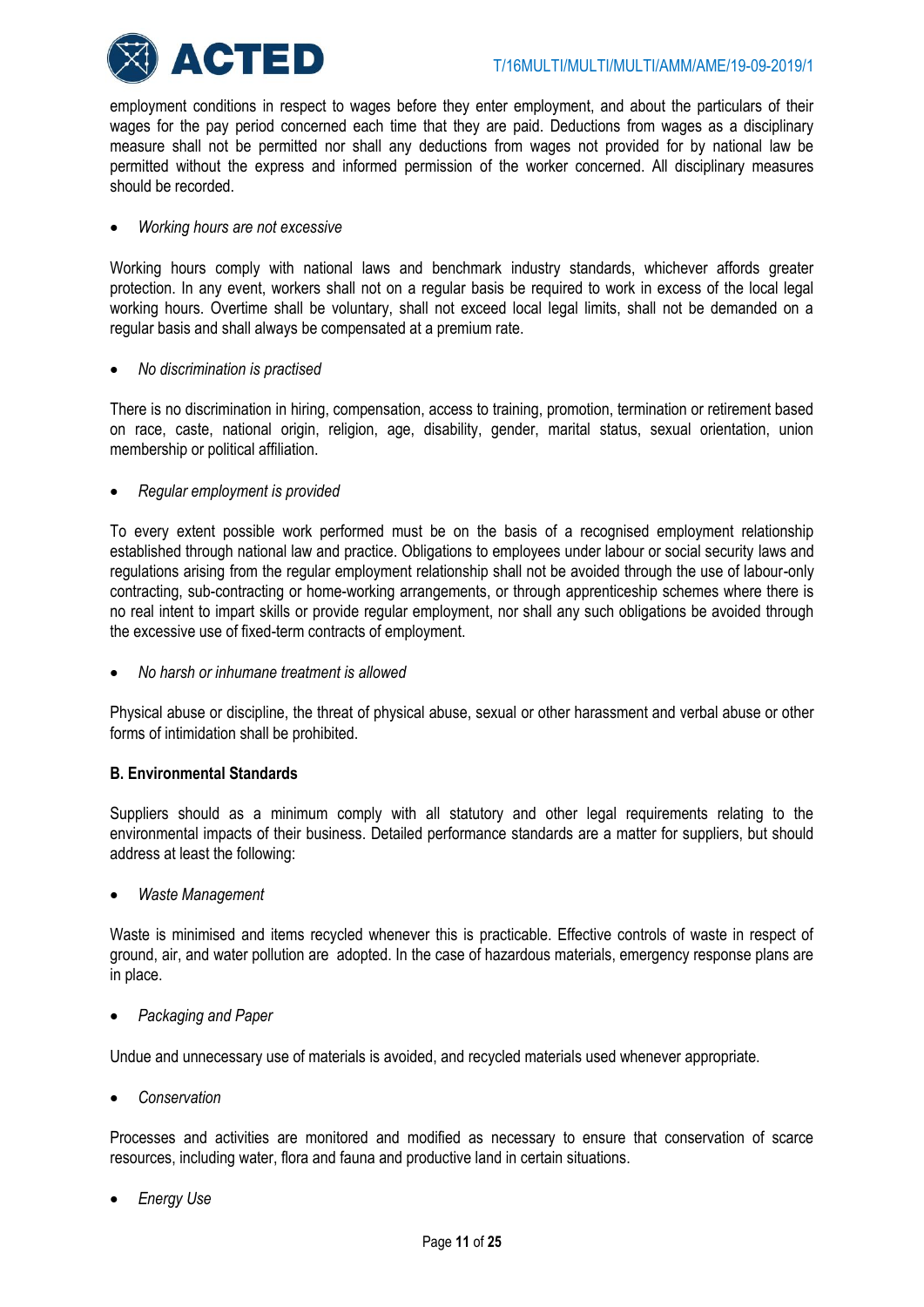

All production and delivery processes, including the use of heating, ventilation, lighting, IT systems and transportation, are based on the need to maximise efficient energy use and to minimise harmful emissions.

*Safety precautions for transport and cargo handling*

All transport and cargo handling processes are based on the need to maximise safety precautions and to minimise poential enjuries to ACTED beneficiaries and staff as well as the suppliers's employees or those of its subcontractors.

# **C. Business Behaviour**

The conduct of the supplier should not violate the basic rights of ACTED's beneficiaries.

The supplier should not be engaged

1. in the manufacture of arms

2. in the sale of arms to governments which systematically violate the human rights of their citizens; or where there is internal armed conflict or major tensions; or where the sale of arms may jeopardise regional peace and security.

# **D. ACTED procurement rules and regulations**

Suppliers should comply with ACTED procurement rules and regulations outlines in ACTED Logistics Manual Version 1.2. or above. In particular, ACTED's procurement policy set out in Section 2.1 and 2.4. (contract awarding). By doing so, Suppliers acknowledge that they do not find themselves in any of the situations of exclusion as refered to under section 2.4.2.

# **Operating Principles**

The implementation of the Code of Conduct will be a shared responsibility between ACTED and its suppliers, informed by a number of operating principles, which will be reviewed from time to time.

# ACTED will:

1. Assign responsibility for ensuring compliance with the Code of Conduct to a senior manager.

2. Communicate its commitment to the Code of Conduct to employees, supporters and donors, as well as to all suppliers of goods and services.

3. Make appropriate human and financial resources available to meet its stated commitments, including training and guidelines for relevant personnel.

4. Provide guidance and reasonable non-financial support to suppliers who genuinely seek to promote and implement the Code standards in their own business and in the relevant supply chains, within available resources.

5. Adopt appropriate methods and systems for monitoring and verifying the achievement of the standards.

6. Seek to maximise the beneficial effect of the resources available, e.g. by collaborating with other NGOs, and by prioritising the most likely locations of non-compliance.

# ACTED expects suppliers to:

1. Accept responsibility for labour and environmental conditions under which products are made and services provided. This includes all work contracted or sub-contracted and that conducted by home or other outworkers.

2. Assign responsibility for implementing the Code of Conduct to a senior manager.

3. Make a written Statement of Intent regarding the company's policy in relation to the Code of Conduct and how it will be implemented, and communicate this to staff and suppliers as well as to ACTED.

# Both parties will

1. require the immediate cessation of serious breaches of the Code and, where these persist, terminate the business relationship.

2. Seek to ensure all employees are aware of their rights and involved in the decisions which affect them.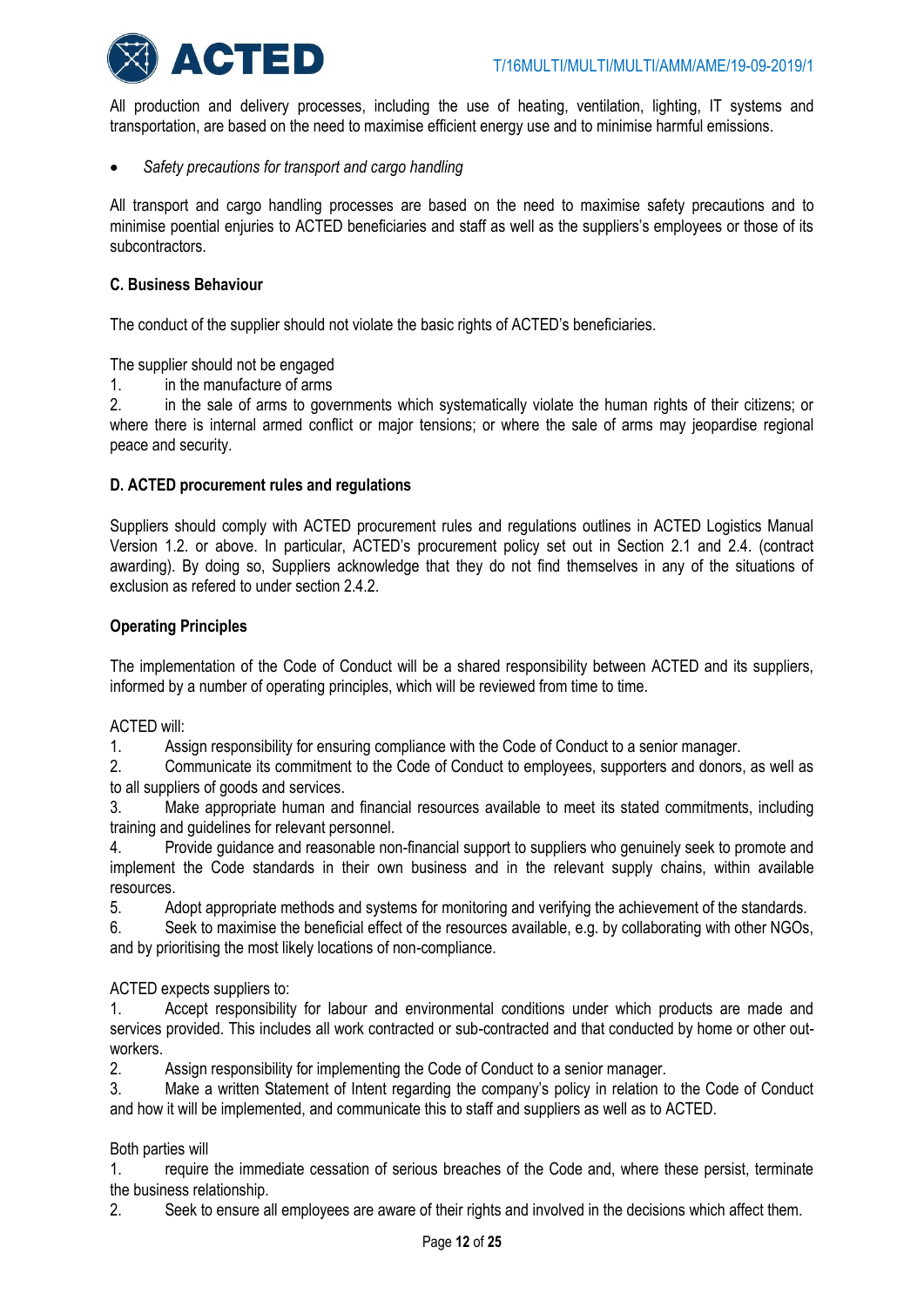

3. Avoid discriminating against enterprises in developing countries.

4. Recognise official regulation and inspection of workplace standards, and the interests of legitimate trades unions and other representative organisations.

5. seek arbitration in the case of unresolved disputes.

### **Qualifications To The Policy Statement**

The humanitarian imperative is paramount. Where speed of deployment is essential in saving lives, ACTED will purchase necessary goods and services from the most appropriate available source.

ACTED can accept neither uncontrolled cost increases nor drops in quality. It accepts appropriate internal costs but will work with suppliers to achieve required ethical standards as far as possible at no increase in cost or decrease in quality.

I undersigned \_\_\_\_\_\_\_\_\_\_\_\_\_\_\_\_\_\_\_\_\_\_\_\_, agree to adopt the above Code of Conduct and to commit to comply with the labour and environmental standards specified, both in my own company and those of my suppliers.

Name \_\_\_\_\_\_\_\_\_\_\_\_\_\_\_\_\_\_\_\_\_\_\_ Position: \_\_\_\_\_\_\_\_\_\_\_\_\_\_\_\_\_\_\_\_\_\_\_\_\_\_

Signature & Stamp: \_\_\_\_\_\_\_\_\_\_\_\_\_\_\_\_\_\_\_\_\_\_\_ Date: \_\_\_\_\_\_\_\_\_\_\_\_\_\_\_\_\_\_\_\_\_\_\_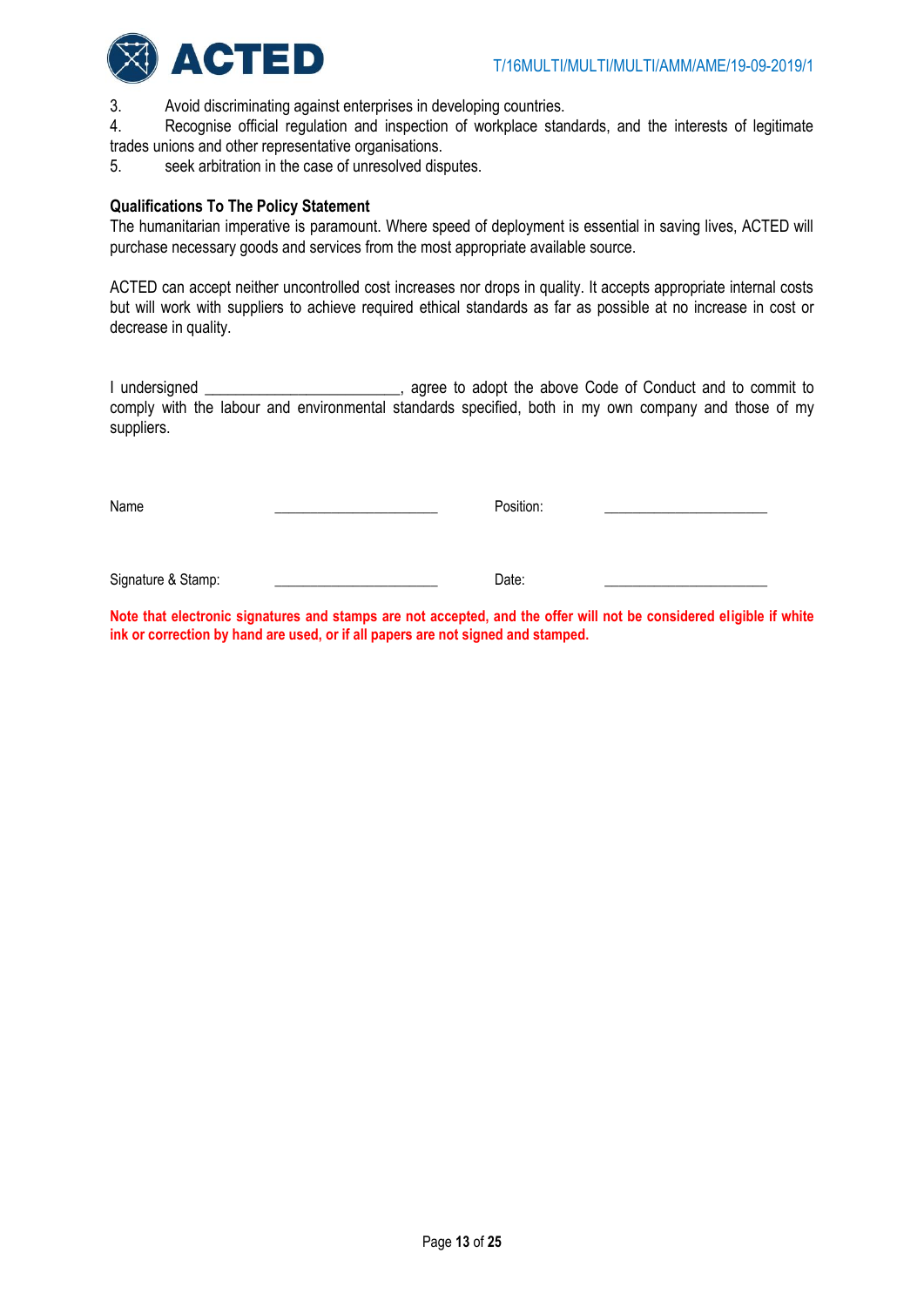

**Form PRO-06-03 Version1.3**

# **BIDDER'S CHECK LIST ACTED SYRIA**

Date:

# Tender N°: T/16MULTI/MULTI/MULTI/AMM/AME/19-09-2019/1

### **BEFORE SENDING YOUR BIDDING DOCUMENTS, PLEASE CHECK THAT EACH OF THE FOLLOWING ITEM IS COMPLETE AND RESPECTS THE FOLLOWING CRITERIA :**

|                                                                                                                                                                                                                      |                 | To be filled in<br>by Bidder |         | For ACTED use only (to be filled in by<br>Purchase Committee) |          |  |  |
|----------------------------------------------------------------------------------------------------------------------------------------------------------------------------------------------------------------------|-----------------|------------------------------|---------|---------------------------------------------------------------|----------|--|--|
| <b>Description</b>                                                                                                                                                                                                   | <b>Included</b> |                              | Present |                                                               |          |  |  |
|                                                                                                                                                                                                                      | <b>Yes</b>      | <b>No</b>                    | Yes     | N <sub>o</sub>                                                | Comments |  |  |
| 1. Attached, signed and stamped by the supplier on<br>ACTED's format unless otherwise stated<br>(compulsory).                                                                                                        |                 |                              |         |                                                               |          |  |  |
| 1a. Form PRO-05 - Instructions to Bidders                                                                                                                                                                            |                 |                              |         |                                                               |          |  |  |
| 1b. Technical Proposal signed and stamped,<br>including:<br>Evidence of past performance<br>• CV(s) of the personnel<br>• Organogram of the team structure<br>• Methodology/work plan<br>• Sample from previous work |                 |                              |         |                                                               |          |  |  |
| 1c. Form PRO-06-01 - Bidders Questionnaire Form                                                                                                                                                                      |                 |                              |         |                                                               |          |  |  |
| 1d. Form PRO-06-02 - Bidder's Ethical Declaration                                                                                                                                                                    |                 |                              |         |                                                               |          |  |  |
| 2. Form PRO-06 - Financial Offer Form                                                                                                                                                                                |                 |                              |         |                                                               |          |  |  |
| 3. The bidding documents are filled in English<br>(compulsory)                                                                                                                                                       |                 |                              |         |                                                               |          |  |  |
| 4. The prices in the Offer Form are in USD<br>(compulsory)                                                                                                                                                           |                 |                              |         |                                                               |          |  |  |
| 5. A copy of the company registration documents<br>and license ID & Passport of the legal<br>representative of the company (compulsory)                                                                              |                 |                              |         |                                                               |          |  |  |
| 6. Terms of Reference signed and stamped<br>(compulsory)                                                                                                                                                             |                 |                              |         |                                                               |          |  |  |

Name \_\_\_\_\_\_\_\_\_\_\_\_\_\_\_\_\_\_\_\_\_\_\_ Position: \_\_\_\_\_\_\_\_\_\_\_\_\_\_\_\_\_\_\_\_\_\_\_\_\_\_

Signature & Stamp: \_\_\_\_\_\_\_\_\_\_\_\_\_\_\_\_\_\_\_\_\_\_\_ Date: \_\_\_\_\_\_\_\_\_\_\_\_\_\_\_\_\_\_\_\_\_\_\_

**Note that electronic signatures and stamps are not accepted, and the offer will not be considered eligible if white ink or correction by hand are used, or if all papers are not signed and stamped.**

*Note that the supporting documentation in the technical proposal will not be considered for administrative evaluation but that any missing documentation may lead to rejection during technical evaluation.*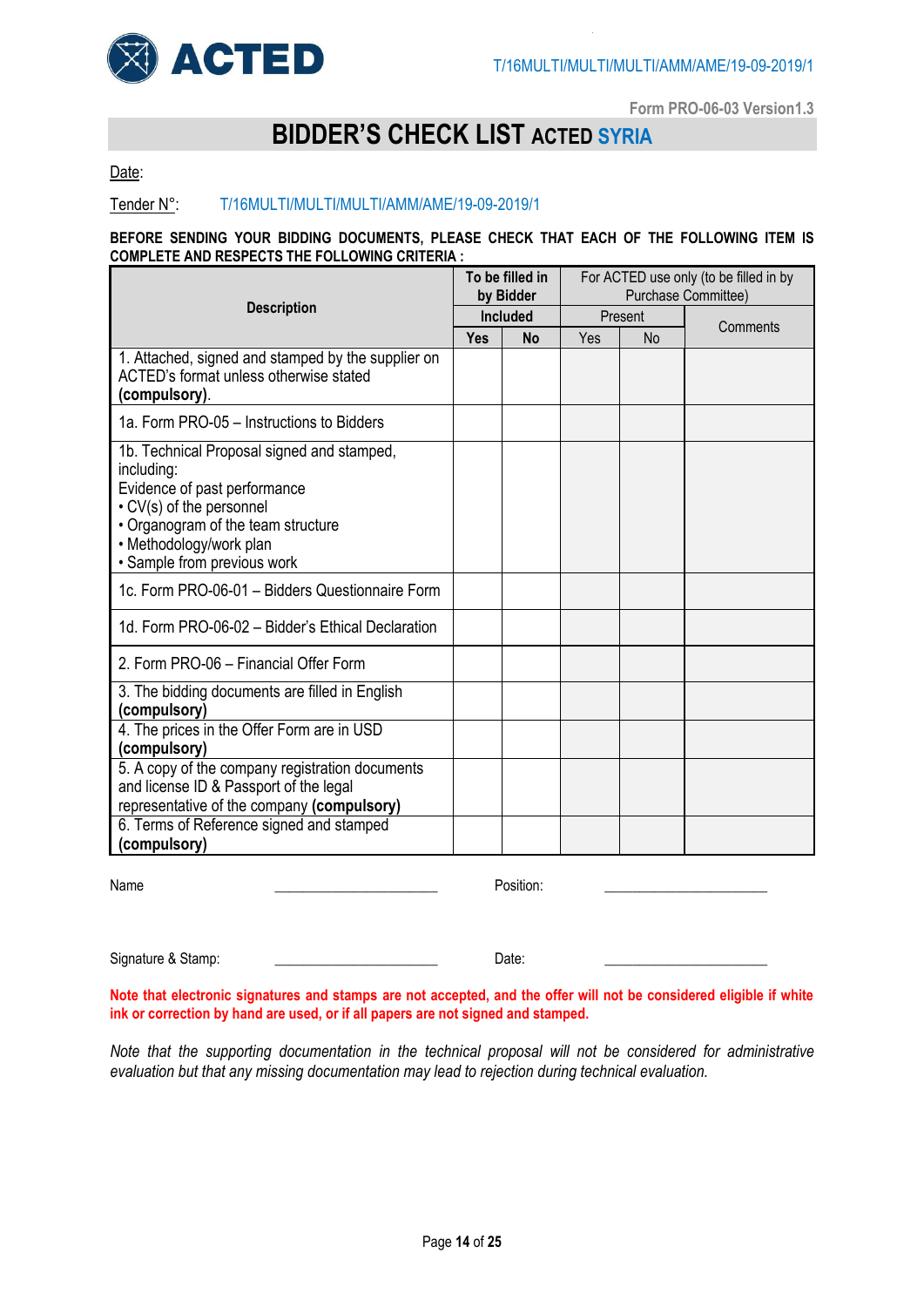

# **Financial Offer**

# **T/16MULTI/MULTI/MULTI/AMM/AME/19-09-2019/1**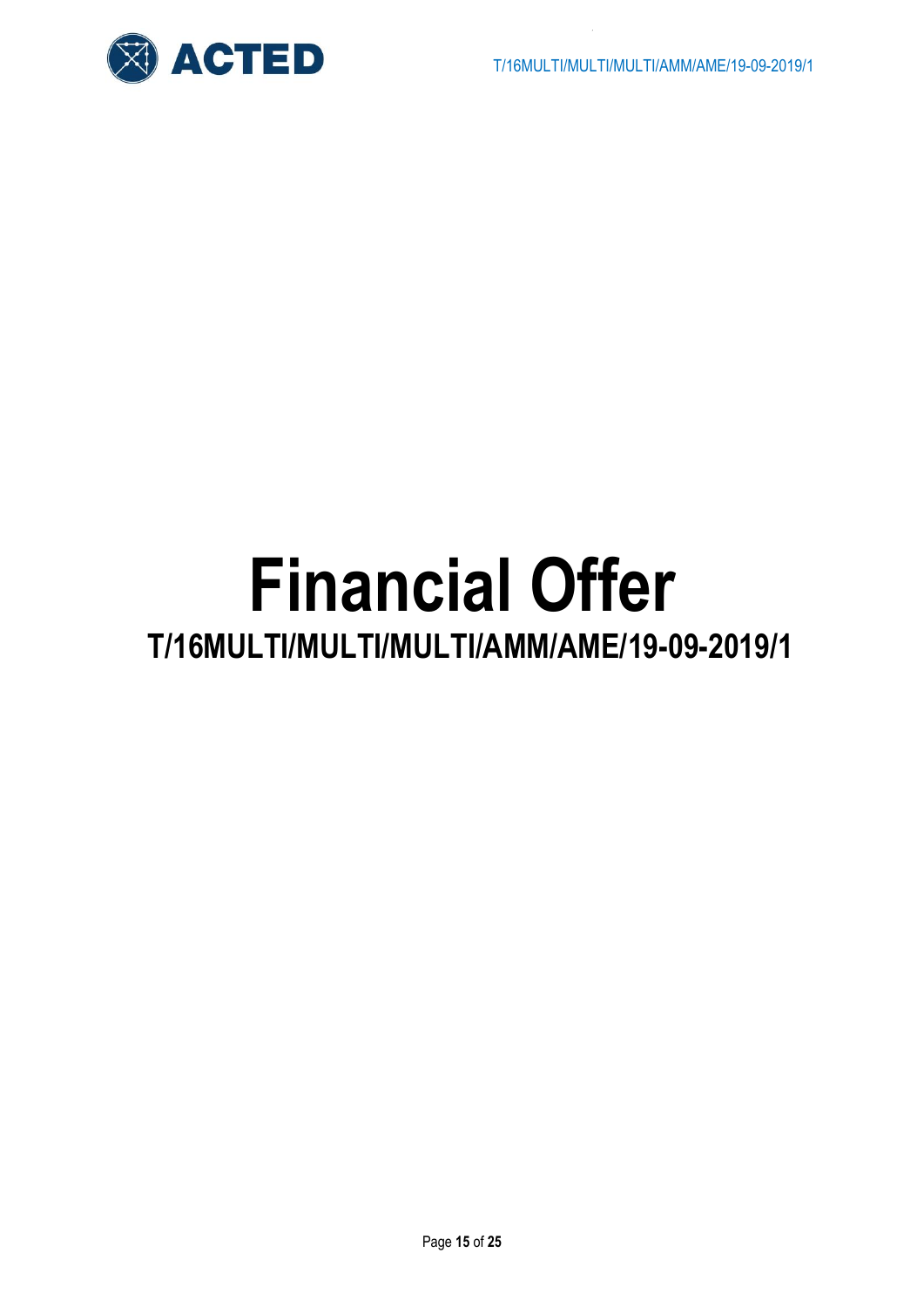

**Form PRO-06 Version 1.3**

# **OFFER FORM ACTED SYRIA**

*Financial proposal MUST be submitted on or before 10/10/2019 at 12:00 local time in Amman, Jordan*

# Date:

Tender N°: T/16MULTI/MULTI/MULTI/AMM/AME/19-09-2019/1

# **To be Filled by Bidder (COMPULSORY)**

# **Details of Bidding Company:**

| 1. | Company Name:                           |                                |                                                   |
|----|-----------------------------------------|--------------------------------|---------------------------------------------------|
| 2. | Company Authorized Representative Name: |                                |                                                   |
| 3. | Company Registration No:                |                                |                                                   |
|    |                                         |                                | No/Country/ Ministry                              |
| 4. |                                         | <b>Company Specialization:</b> |                                                   |
| 5. | Mailing Address:                        |                                |                                                   |
|    |                                         |                                | Country/Governorate. /City/St name/Shop-Office No |
|    | a.                                      | <b>Contact Numbers:</b>        | (Land Line:                                       |
|    |                                         |                                | (Mobile No:                                       |
|    | b.                                      | E-mail Address:                |                                                   |

I undersigned The contract agree to provide ACTED, non-profit NGO, with items answering the following specifications, according to the general conditions and responsibilities that I engage myself to follow.

# **FINANCIAL PROPOSAL:**

ACTED will establish a Framework Agreement (FWA) for the services described above with the selected supplier. The Framework Agreement will function through a call-off process against agreed prices and services.

**PLEASE FILL IN THE FOLLOWING TABLE:**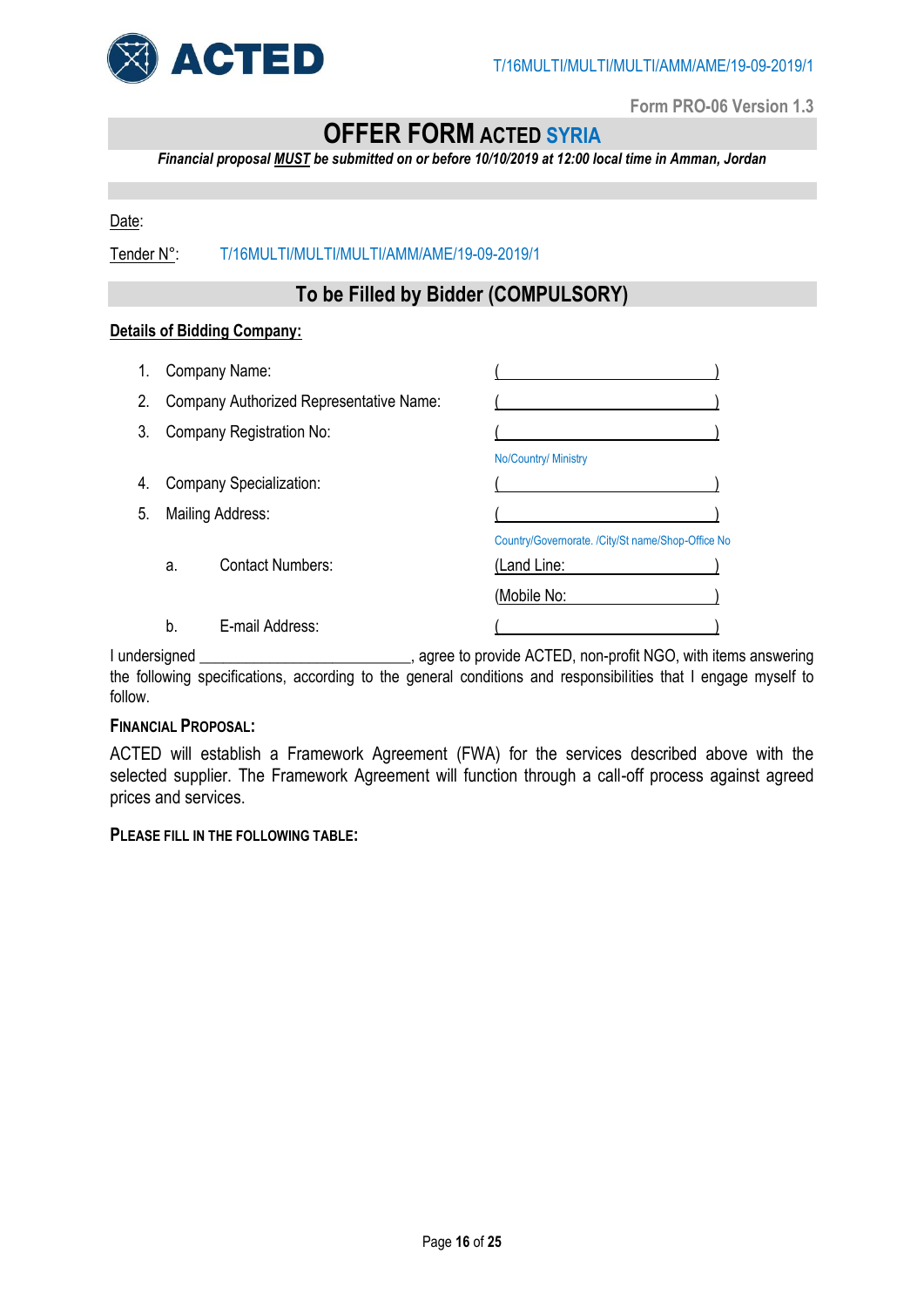

| Item#          | <b>Description</b>                                                                                                                                                                                                                                                            | <b>Unit</b> | <b>Unit price</b><br>(USD) |
|----------------|-------------------------------------------------------------------------------------------------------------------------------------------------------------------------------------------------------------------------------------------------------------------------------|-------------|----------------------------|
| 1              | Desk review and inception meeting (project proposals, program workplan, AME Framework, AME workplan, Kick off meeting and Close Out meetings<br>presentations of previous meetings)                                                                                           | Daily rate  |                            |
| $\overline{2}$ | On-site monitoring (Distribution monitoring, Shopping period monitoring, Training monitoring and Fielding Complaints Response Mechanims)                                                                                                                                      |             |                            |
| 2.1            | Field team leader                                                                                                                                                                                                                                                             | Man-day     |                            |
| 2.2            | Field site monitor                                                                                                                                                                                                                                                            | Man-day     |                            |
| $\mathbf{3}$   | Quantitative data collection (Baselines, Endlines, PDMs and Satisfaction Surveys)                                                                                                                                                                                             |             |                            |
| 3.1            | Quantative data collection team leader                                                                                                                                                                                                                                        | Man-day     |                            |
| 3.2            | Quantitative field site monitor                                                                                                                                                                                                                                               | Man-day     |                            |
| 4              | Qualitative data collection (FGDs, Klls)                                                                                                                                                                                                                                      |             |                            |
| 4.1            | Qualitative data collection Team leader                                                                                                                                                                                                                                       | Man-day     |                            |
| 4.2            | Qualitative interviewer                                                                                                                                                                                                                                                       | Man-day     |                            |
| 5              | Report (for all activites conducted during each month: data analysis, consolidation of findings and production of the report)                                                                                                                                                 |             |                            |
| 5.1            | Data analyst                                                                                                                                                                                                                                                                  | Man-day     |                            |
| 5.2            | M&E Manager                                                                                                                                                                                                                                                                   | Man-day     |                            |
| 6              | In-depth investigation on hot issues such as accusations of sexual explotation, corruption and fraud, aid diversion. High level of engagement is expected: interviews with beneficiaries, key<br>informants in the community, local authorities, triangulation of information |             |                            |
| 6.1            | Field Case manager                                                                                                                                                                                                                                                            | Man-day     |                            |
| 6.2            | Data analyst                                                                                                                                                                                                                                                                  | Man-day     |                            |
| 6.3            | M&E Manager                                                                                                                                                                                                                                                                   | Man-day     |                            |
| 7              | Percetage overheads other costs outside Syria (international or regional travel, visa fees for international staff, insurance, taxes)                                                                                                                                         | $\%$        |                            |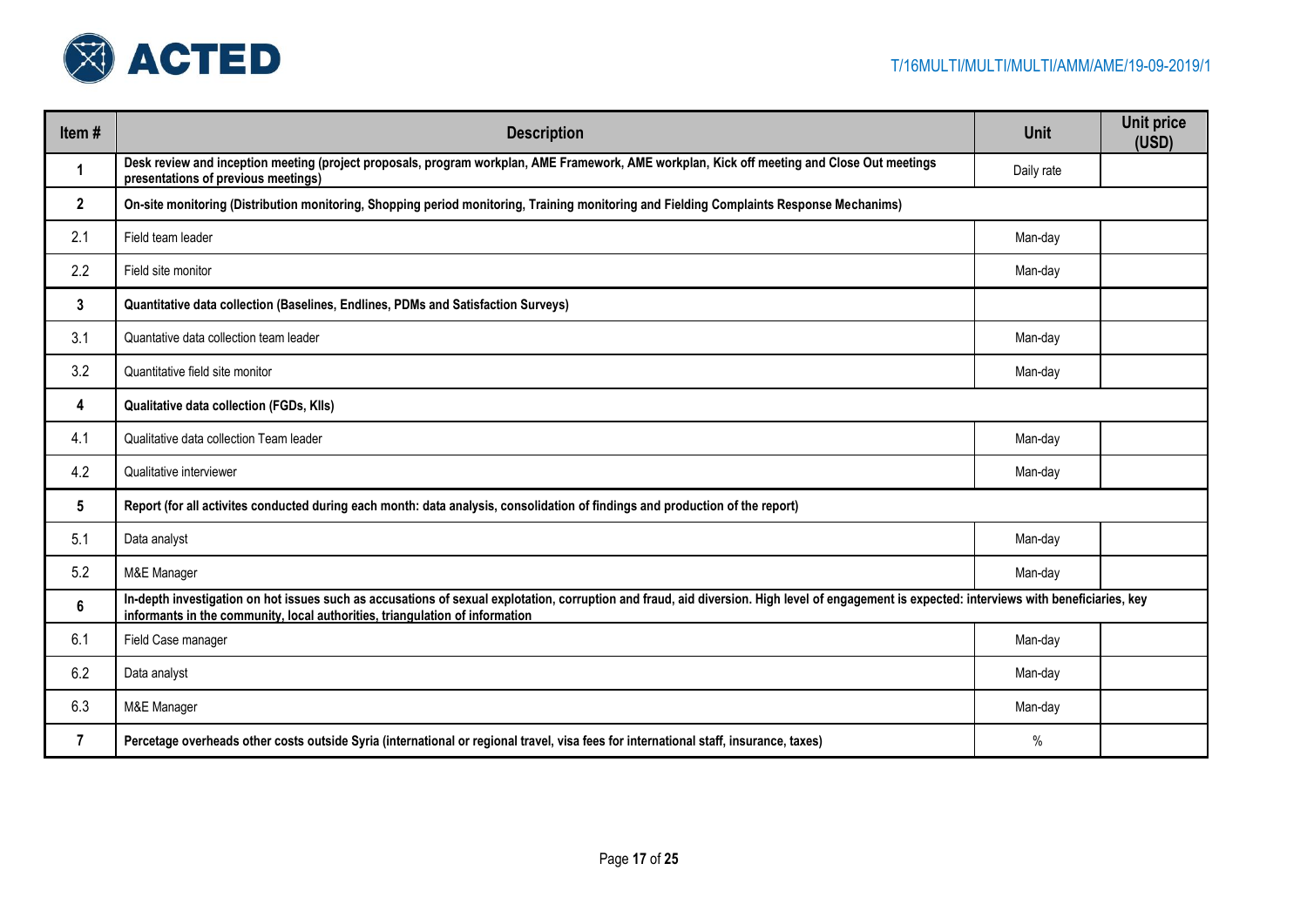

Note that some costs may be negotiated during contracting. Additional costs should be calculated into the percentage of overheads, additional expenses will not be payable by ACTED.

# **BIDDER'S COMMENTS/REMARKS:**

| 1.                              |                                               | <u> 1989 - Johann Stein, mars ann an Catharin ann an t-</u> |                                                                                                                  |                                 |
|---------------------------------|-----------------------------------------------|-------------------------------------------------------------|------------------------------------------------------------------------------------------------------------------|---------------------------------|
| 2.                              |                                               |                                                             | <u>a sa barang ang pagbabang nagarang pangangang nagarang pangangang nagarang pang</u>                           |                                 |
| 3.                              |                                               |                                                             |                                                                                                                  |                                 |
| 4.                              |                                               |                                                             | and the control of the control of the control of the control of the control of the control of the control of the |                                 |
| 5.                              |                                               |                                                             |                                                                                                                  |                                 |
|                                 | DELIVERY CONDITIONS GUARANTEED BY THE BIDDER: |                                                             |                                                                                                                  |                                 |
|                                 | <b>BIDDER'S TERMS AND CONDITIONS:</b>         |                                                             |                                                                                                                  |                                 |
|                                 | 1. Valid of the offer:                        |                                                             |                                                                                                                  | (recommended: 3 months or more) |
|                                 |                                               |                                                             |                                                                                                                  |                                 |
|                                 |                                               |                                                             |                                                                                                                  |                                 |
|                                 | Name of Bidder's Authorized Representative:   |                                                             |                                                                                                                  |                                 |
| Authorized signature and stamp: |                                               |                                                             |                                                                                                                  |                                 |
| Date:                           |                                               |                                                             |                                                                                                                  |                                 |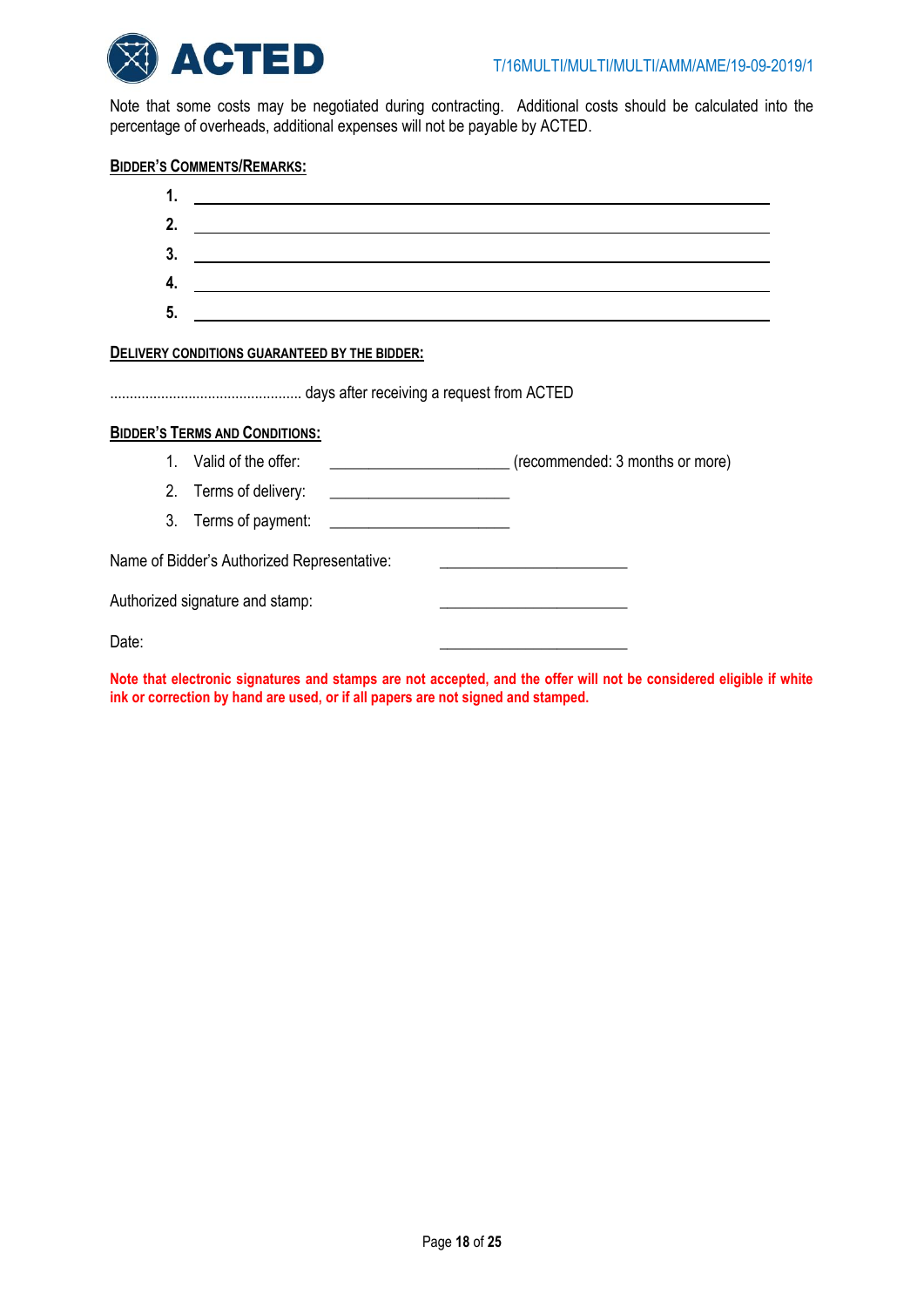

**Terms of Reference Third Party Monitoring Syria**

# **ACTED ACTED WORLDWIDE**

ACTED is a non-governmental organization with headquarters in Paris, founded in 1993. Independent, private and not-for-profit, ACTED respects a strict political and religious impartiality and operates according to principles of non-discrimination and transparency. ACTED endeavours to respond to humanitarian crises and build resilience; promote inclusive and sustainable growth; co-construct effective governance and support the building of civil society worldwide by investing in people and their potential. ACTED's mission is to save lives and support people in meeting their needs in hard to reach areas. ACTED develops and implements programmes that target the most vulnerable amongst populations that have suffered from conflict, natural disaster, or socio-economic hardship. ACTED's approach looks beyond the immediate emergency towards opportunities for longer term livelihoods reconstruction and sustainable development. As of 2018, ACTED was present in four continents and our teams intervene in 37 countries towards 16 million people, responding to emergency situations, supporting rehabilitation projects and accompanying the dynamics of development.

# **ACTED IN SYRIA**

ACTED has operated in Syria since December 2012, delivering Water, Sanitation and Hygiene (WASH), Shelter Non-Food Items (SNFI), Food Security, Agriculture and Livelihoods assistance to conflict-affected populations. ACTED is currently operating from eight offices across Syria and relies on 800 staff for its multi-sectoral programming. In 2018, ACTED implemented 27 projects reaching over 750,000 beneficiaries. ACTED's approach is to address immediate needs through first-line emergency interventions while building the resilience of target communities with early recovery efforts. ACTED's approach is needs-based, supporting internally displaced people (IDPs), returnees, and host communities.

# **PROJECTS OUTLINE**

 $\overline{\phantom{a}}$ 

# **RATIONALE AND ACTIVITIES OF THE PROJECTS<sup>5</sup>**

The Third Party Monitoring will need to be conducted on two ACTED projects, as follows. The proposal package will be provided to the service provider upon contract signature.

**1. Addressing food insecurity for vulnerable conflict-affected populations in Syria (FFP/USAID)**

# *Overall objective: To reduce food insecurity in Syria*

This 13-month intervention is based on a flexible and comprehensive response to food insecurity. In target locations, ACTED will implement a three-pronged response to food insecurity, as part of an areas-based approach. Emergency assistance and durable solutions will be combined to increase conflict-affected populations' food security and ability to cope with future shocks.

The emergency component will provide emergency food assistance for 13,840 extremely vulnerable households:

- 1.1 **Ready to Eat Rations (RTERs)**, on a one-off basis to cover a household's food needs for 2 weeks, following new displacement. This will benefit 1,500 extremely vulnerable households in Syria where hostilities are ongoing.
- 1.2 **In-kind food baskets** (distributed monthly for 8 months) will support 2,000 vulnerable households with access to sufficient cooking facilities but lacking food and facing insufficient market robustness in Syria.
- 1.3 **Food vouchers** (i.e. unconditional value voucher for a duration of 8 months) will be provided to 6,200 households with access to markets but no access to income.
- 1.4 **Cash for Work (CfW)** opportunities (over 5 months on average, up to 6) will be provided to 2,500 beneficiaries to rehabilitate communal (where possible productive) assets. This component will complement activity 1.3 by supporting immediate covering of the beneficiaries' basic needs and injecting cash into the local markets in target area and will therefore not target the same beneficiaries.
- 1.5 **Awareness sessions on nutrition, food safety and storage practices**, delivered to beneficiaries taking part in all activities described above.

Lastly, the 'emergency assistance' provided will be supplemented with 'complementary activities' in the target areas, so as to contribute to addressing chronic food insecurity in a sustainable manner. These complementary

<sup>5</sup> Projects details might change and/or be shifted from one Hub to another.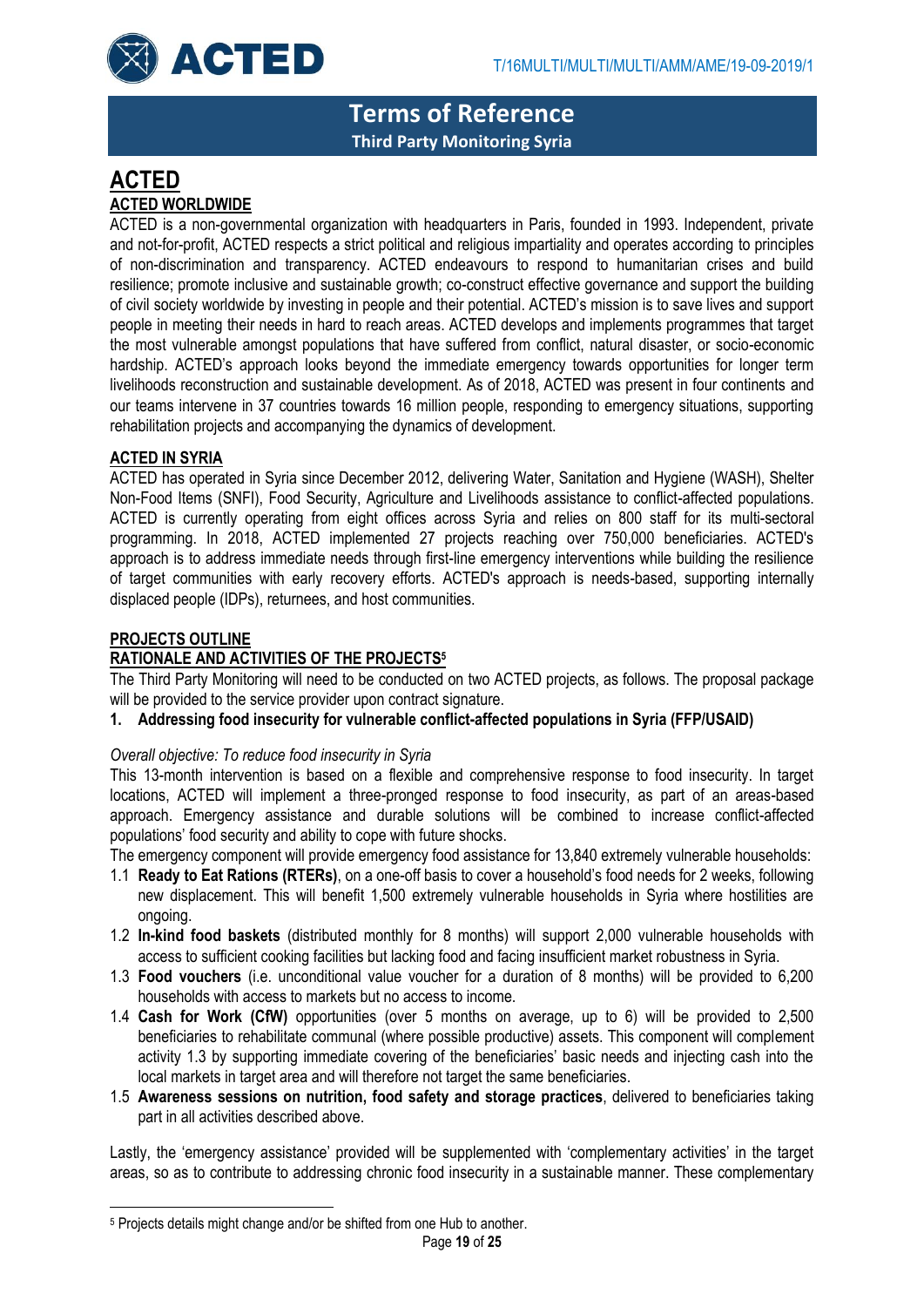

activities will be home-based resilience-building activities and will support households – some of them who will have also received the food voucher support - in addressing their food needs durably (either directly or indirectly).

- 2.1 **Kitchen garden kits** (including drip irrigation, distributed in two rounds to the same beneficiaries) in rural areas to 1,600 beneficiaries.
- 2.2 **Home Garden Kits** to 200 beneficiaries in urban areas.
- 2.3 **Livestock field schools with a fodder voucher** (2 rounds of 2 months) to 800 farmers.

# **2. Providing WASH & CCCM support to conflict-affected populations in Northern Syria (OFDA/USAID)**

*Overall objective: To address the critical WASH, CCCM and Shelter/NFI needs of vulnerable conflict-affected populations of Syria.* The objective of the 18-month proposed intervention is to address the critical needs of vulnerable conflict-affected populations of Syria, through a multi-sectoral approach.

- 1.1 Under the **Water, Sanitation, and Hygiene (WASH)** sector: In the 8 camp clusters (171,271 camp residents) ACTED will continue to ensure access to basic WASH services for camp residents. In addition, ACTED will conduct small-scale rehabilitation of WASH facilities, to further improve infrastructure in camps. Furthermore, ACTED will carry out the extension of a sewage network, connecting camps to local sewage networks. ACTED will integrate a contingency capacity to adequately respond to the WASH needs in the event of an increase in camp population covering 2,000 additional households.
- 1.2 Under the **Shelter and Settlements (S&S)** sector, ACTED will aim to improve the living conditions of conflict-affected populations living in camps in Syria. In the 8 camp clusters (171,271 camp residents) ACTED will provide all camp residents with tent insulation kits intended to improve their shelter adequacy during the winter.

The project proposal package (in English) will be provided to the third-party monitor upon signature of the service contract. Project specific context shall also be taken into account.

# **Key Project Stakeholders**

Overall, the following stakeholders are involved in the project:

- o Camps beneficiaries
- o Off camps beneficiaries
- o Camps' managements
- o Service providers (including WASH)
- o ACTED staff
- o Humanitarian partners
- o Local Councils and Authorities (including the Agricultural and Irrigation Departments)
- o Implementing partner

# **SCOPE AND PURPOSE OF THE THIRD-PARTY MONITORING**

ACTED's mission in Syria requires an independent, neutral and legally registered private entity to provide Third Party Monitoring (TPM) Services for the above-mentioned humanitarian interventions.

Under the FFP and OFDA funded projects, the TPM should cover activities implemented in all project locations. The main objective of the TPM is to strengthen the project monitoring processes of both ACTED and its implementing partner. Similar data collection activities will also be undertaken by ACTED's independent AME team; an M&E plan will be established so that the efforts of the TPM and ACTED's AME team do not duplicate, and contribute to strengthening the project monitoring system.

Under the FFP-funded project, the selected party will be also contracted to supervise the implementation of a final project evaluation. Specifically, the selected firm should appoint a Team Leader in charge of develop the methodology, planning the activities, designing the tools, coordinating the data collection, oversee the data cleaning and analysis and produce the final evaluation report. The data collection will be conducted, whenever possible, by ACTED M&E team. A first draft of the evaluation Scope of Work (SoW) is presented as Annex I at the end of this document. The final SoW will be agreed upon six months before the end of the project implementation. A separate service contract will be established for the specific purpose of the final project evaluation. The third party monitoring should provide information that is evidence-based, credible and useful, enabling the incorporation of conclusions and recommendations into the future decision-making processes of ACTED and the donor.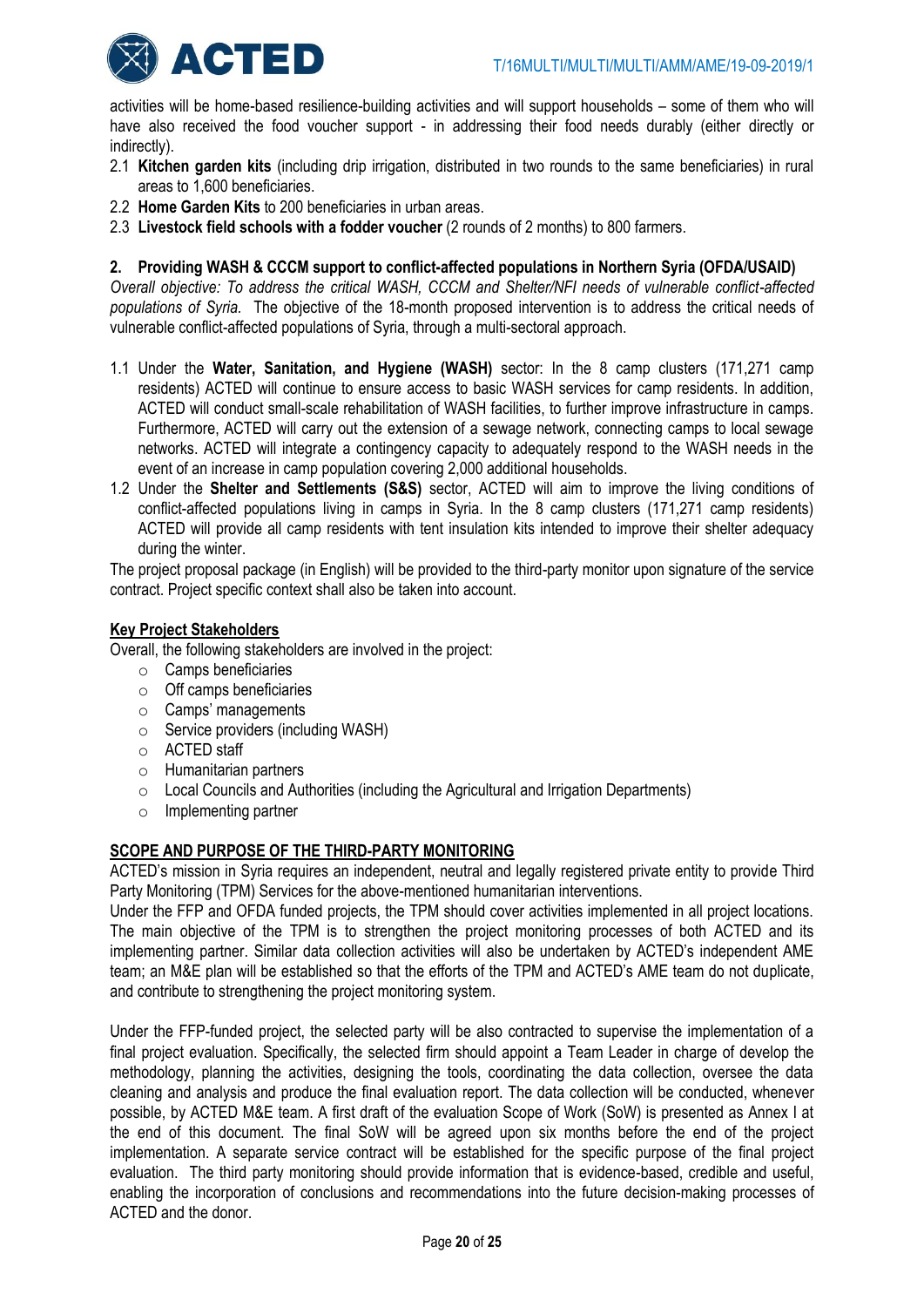

 $\overline{\phantom{a}}$ 

# **THIRD PARTY MONITORING METHODOLOGY**

Following the establishment of an M&E plan between ACTED and the selected party, on a monthly basis (under the FFP-funded project) and bi-monthly basis (under the ODFA-funded intervention), the TPM will conduct monitoring exercises surrounding the delivery of the project activities. The types of AME data collections the TPM is likely to conduct, for all activities and in all hubs in Syria are the following:

| <b>Activity</b>                    | <b>Details</b>                                                                                                                                                                                                                                                                                                                                                                                                                                                                                                                        | Frequency <sup>6</sup> |
|------------------------------------|---------------------------------------------------------------------------------------------------------------------------------------------------------------------------------------------------------------------------------------------------------------------------------------------------------------------------------------------------------------------------------------------------------------------------------------------------------------------------------------------------------------------------------------|------------------------|
| <b>Desk Review</b><br>and Analysis | Within the framework of ACTED's Due Diligence process, review documentation provided<br>by ACTED and/or potential Implementing Partners in the field to verify capacity to conduct<br>contracted services.                                                                                                                                                                                                                                                                                                                            | (N)                    |
|                                    | Conduct site visits to ACTED project locations to determine whether outputs and services<br>are conducted as per contractual obligations and in accordance with the project's logical<br>framework, via the following activities:<br>On-site monitoring for all activities, such as visual inspection of project documentation and<br>physical outputs shared along with pictures with GPS coordinates and videos (upon<br>request), including:<br>Market monitoring                                                                  |                        |
| Monitoring<br>and                  | Beneficiary verification<br>Distribution monitoring<br>Shopping period monitoring<br>$\overline{\phantom{0}}$<br>Training and awareness sessions monitoring                                                                                                                                                                                                                                                                                                                                                                           | (S)                    |
| Reporting:                         | Fielding of Complaints and Response Mechanism (CRM), including:<br>CRM appraisal surveys<br><b>CRM</b> awareness sessions<br>CRM field visits monitoring<br><b>CRM</b> satisfaction surveys                                                                                                                                                                                                                                                                                                                                           | (S)                    |
|                                    | Drafting of flash reports to summarize activities and flag relevant issues for ACTED (500<br>words or less within 5 days of site visit/review)                                                                                                                                                                                                                                                                                                                                                                                        | (O)                    |
|                                    | Conduct in-depth investigation if hot issues are highlighted - all needed information on<br>investigation and action taken should be presented in a Case reports (500 words or less<br>within 5 days of site visit/review)                                                                                                                                                                                                                                                                                                            | (0)                    |
| Data<br>Collection &<br>Analysis:  | Conduct qualitative and quantitative <sup>7</sup> data collection* at ACTED project locations using<br>standard methodological tools and related guidance as defined by ACTED's standard<br>Appraisal, Monitoring and Evaluation Unit, and provide ACTED with all datasets and<br>cleaned interview notes. Each data collection activity can be of the following nature, and is<br>likely to take the following forms:<br>Distribution monitoring<br>$\overline{\phantom{a}}$<br>Post Distribution Monitoring (PDM)<br>$\blacksquare$ | (S)                    |
|                                    | Satisfaction surveys<br><b>Baseline and Endline</b>                                                                                                                                                                                                                                                                                                                                                                                                                                                                                   |                        |
|                                    | Key Informant Interviews                                                                                                                                                                                                                                                                                                                                                                                                                                                                                                              | (O)                    |
|                                    | <b>Focus Group Discussions</b>                                                                                                                                                                                                                                                                                                                                                                                                                                                                                                        | (0)                    |
| Reports                            | Drafting nine reports over the period of thirteen months under FFP and nine reports over the<br>period of eighteen months under OFDA. Reports should present the findings,<br>recommendations and conclusion of all monitoring activities conducted during the previous<br>month(s).                                                                                                                                                                                                                                                  | (S)                    |

\*In instances of mobile-assisted interviewing data collection, ACTED will provide scripted surveys through Kobo/ODK survey software – the selected party will provide its own smartphones and should be technically capable of managing digital surveys/databases and troubleshooting software-related issues in the field.

Participation of projects' beneficiaries in the third party monitoring should be maintained at all times, reflecting opinions, expectations and vision about the contribution of the project towards the achievement of its objectives.

 $6$  N = once at the beginning of the projects implementation; S = systematically throughout the project implementation (at least once per month in each Hub); O = optional, upon ACTED request or when relevant issues are identified

<sup>7</sup> Unless otherwise instructed, for all quantitative data collection activities, sample size must be calculated on a 95% confidence level and 7% error margin.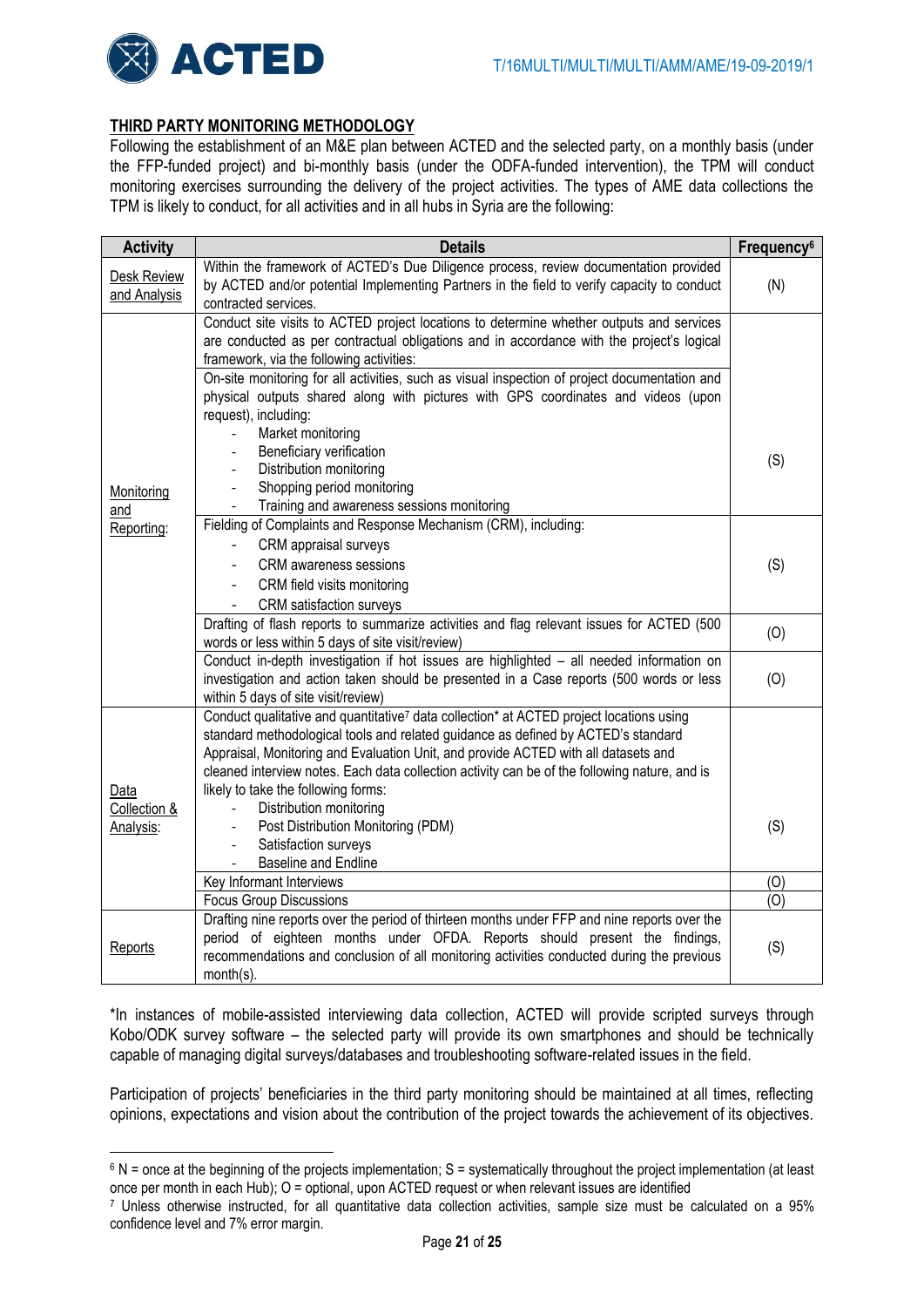

The methodology must consider participants' safety throughout the contract period (including recruitment and training of research staff, data collection / analysis and report writing) as well as research ethics (confidentiality of those participating in the third party monitoring, data protection<sup>8</sup>, age and ability-appropriate assent processes) and quality assurance (tools piloting, enumerators training, data cleaning).

Similar data collection activities will also be undertaken by ACTED's independent AME team; an M&E plan will be established so that the efforts of the TPM and ACTED's AME team do not duplicate, and contribute to strengthening the project monitoring system. Similar tools, methodologies and approaches should be used by the TPM and ACTED's AME team, following guidance from ACTED's AME team. The consultant will be expected to meet weekly with ACTED management staff to provide updates on the evaluation timeframe. This can be done either by phone or in person.

By undertaking this assessment, consultants are expected to abide to humanitarian principles and to ensure the confidentiality of the data collected. It is also demanded that consultants follow at all times ACTED's Security Plan and Code of Conduct. All data collected as part of this evaluation will remain ACTED's property. By the end of the contract, the third party monitor shall submit all ACTED-/project-related documentation back to ACTED management. None of the reports produced under the present contract shall be shared externally without ACTED's prior written approval.

# **Deliverables**

The following deliverables should be provided to ACTED's representative in Amman, who will then circulate them to the relevant ACTED departments and partners for feedback. The findings gathered on a monthly basis (under the FFP-funded project) and bi-monthly basis (under the ODFA one) will be shared with USAID in the form of a report prior the end of the reporting month.

# **REPORTS**

 $\overline{\phantom{a}}$ 

A total of **eighteen reports** will be produced by the TPM: nine under the FFP-funded project and nine under the OFDA-funded one (separate reports per project). The reports will be used to inform ACTED on the status of the activities implementation and the recommendations provided will be integrated in the activities planned for the upcoming month.The consultant shall use ACTED's report template (to be provided upon contract signature), including the following elements:

| Methodology     | The methodology section should detail the tools used in the evaluation; locations, sample sizes,<br>sampling methodology, tools used, dates, team composition, limitations faced and other pertinent<br>facts.                                                                                                                                                                                                                                                                                                                                                                                                                                                                                                                                                                                                                                                                                                                                                                                                                                                                                                                                                                                               |
|-----------------|--------------------------------------------------------------------------------------------------------------------------------------------------------------------------------------------------------------------------------------------------------------------------------------------------------------------------------------------------------------------------------------------------------------------------------------------------------------------------------------------------------------------------------------------------------------------------------------------------------------------------------------------------------------------------------------------------------------------------------------------------------------------------------------------------------------------------------------------------------------------------------------------------------------------------------------------------------------------------------------------------------------------------------------------------------------------------------------------------------------------------------------------------------------------------------------------------------------|
| <b>Findings</b> | The findings section should present the results of the TPM activity in an objective and non-<br>judgmental way that gives an honest portrayal of the project activity.<br>Included in the findings should be a discussion of how well the project is performing against its<br>plan, international / national standards for humanitarian action.<br>The consultant shall highlight the most important findings relating to the performance of the<br>project and elaborate on them in detail while also pointing out any critical issues and/or serious<br>deficiencies. Findings shall be accurate, concise and direct.<br>The consultant is expected to provide a self-sustaining explanation of the assessment which must<br>be understandable by any person unfamiliar with the project while at the same time providing<br>ACTED with useful elements of information. The consultant should avoid the following<br>weaknesses: not evidence based, lack of technical content (e.g. experts provide an analysis which<br>does not take into account the state of the art of knowledge in a given sector or topic).<br>Full source details (including file name, page numbers) are always to be included. |

<sup>&</sup>lt;sup>8</sup> Collect, store and share responsibly, and effectively deal with data breaches.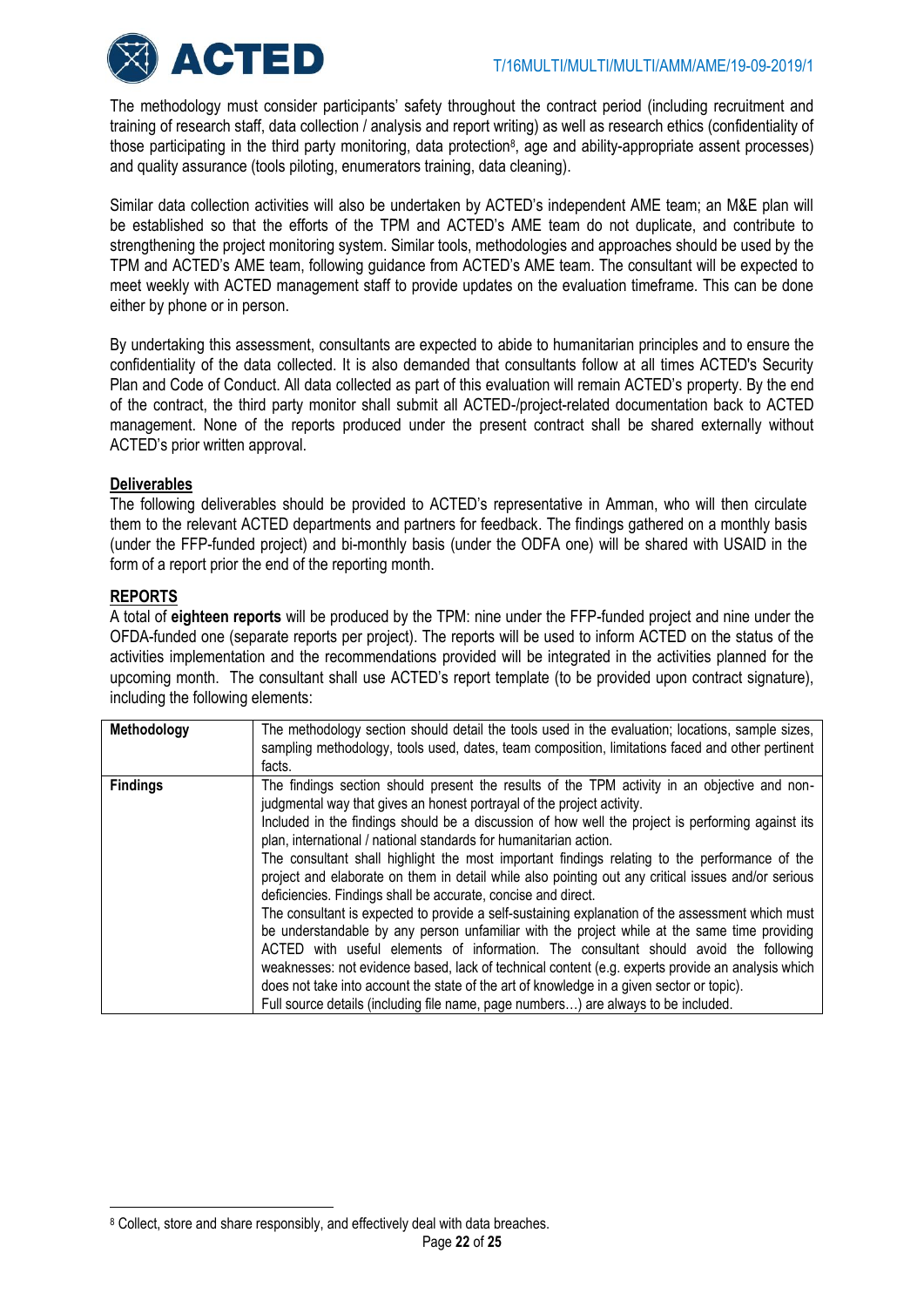| <b>Conclusions</b><br>and<br><b>Recommendations</b> | These should be presented as a separate final chapter. Wherever possible and relevant, for each<br>key conclusion there should be a corresponding recommendation. The consultant shall set out the<br>main conclusions and recommendations based on the main findings of the TPM activity.                                                                                                                                                                                                                                                                                                                                                                  |
|-----------------------------------------------------|-------------------------------------------------------------------------------------------------------------------------------------------------------------------------------------------------------------------------------------------------------------------------------------------------------------------------------------------------------------------------------------------------------------------------------------------------------------------------------------------------------------------------------------------------------------------------------------------------------------------------------------------------------------|
|                                                     | Recommendations should be as realistic, operational and pragmatic as possible and drafted in a<br>way that the stakeholders to whom they relate are clearly identified. Recommendations are<br>derived from the conclusions and address issues of major importance to the performance of the<br>project. They must take in consideration applicable rules and other constraints, related for<br>example to the context in which the project is implemented. They must not be phrased in general<br>terms but constitute clear proposals for solutions and they target the most important issues rather<br>than minor or less relevant aspects of a project. |
|                                                     | Through conclusions and recommendation, the TPM will generate knowledge and support<br>accountability to beneficiaries, the donor, ACTED and the overall humanitarian community. It will<br>provide information on the processes or activities that ACTED implemented to develop insights,<br>knowledge, and lessons from past experiences so as to improve current and future performance.                                                                                                                                                                                                                                                                 |
| <b>Annexes</b>                                      | • Assessment tools used (questionnaires, checklists, scoring grids, etc.)                                                                                                                                                                                                                                                                                                                                                                                                                                                                                                                                                                                   |
|                                                     | • Assessment dataset                                                                                                                                                                                                                                                                                                                                                                                                                                                                                                                                                                                                                                        |
|                                                     | • List of secondary data sources consulted                                                                                                                                                                                                                                                                                                                                                                                                                                                                                                                                                                                                                  |
|                                                     | . Other technical annexes (e.g. statistical analyses and other pertinent elements, graphs, etc.)                                                                                                                                                                                                                                                                                                                                                                                                                                                                                                                                                            |

All deliverables should be in electronic version, Word/Windows compatible format and in English. For all deliverables, the external expert is expected to underline factual statements using evidence.

Consultants are informed that ACTED will provide an opinion on the quality of the reports and each of their above-listed components, which should be taken into account by the consultant. For each recommendation, ACTED will also state to what extent it agrees with the recommendation and provides an accurate picture of the corresponding project activity. All comments should be considered by the consultant before the reports are considered completed. The consultant shall take note of these comments and decide whether or not to revise the reports and, where appropriate, succinctly explain why comments cannot be taken into account. The consultant submits a revised version of the reports to ACTED, within five working days of receipt of ACTED comments. The revised version should clearly highlight all changes made.

# **THIRD PARTY MONITORING TIMELINE**

Third Party Monitoring is scheduled to start at the beginning of the projects and to end at the end of them, whichever ends the latest. Specifically:

- Under the FFP-funded intervention, the first visit should tentatively happen in October 2019 and the latest one in June 2020;
- Under the OFDA-funded project, the first visit should tentatively happen in October 2019 and the latest one in March 2021.

The selected party will conduct field visits on a monthly basis under FFP and bi-monthly basis under OFDA following the establishment of an M&E plan between ACTED and the selected party. Information and data gathered in the data collections will be analyzed and presented in the form of reports. The recommendations provided by ACTED will be integrated in the TPM activities planned for the upcoming month.

When needed (e.g. security, major unplanned changes in project implementation, etc.), amended M&E plan will be timely shared with the selected party. In the amended M&E plans, the selected party is expected to adapt to data collection activities that are;

- Postponed:
- Cancelled:
- Preponed, provided that there are at least 30 calendar days from the date of reception of the amended calendar.

Before a specific data collection is meant to happen, specific terms of reference (ToRs) will be established by ACTED's AMEU, detailing specific tools to be used, locations to be visited, data collection spreading over time, as well as expected deliverables. Data collection activities can vary extensively in terms of time commitment and geographical scope. They can also be combined (e.g. an on-site monitoring activity and a post-activity monitoring).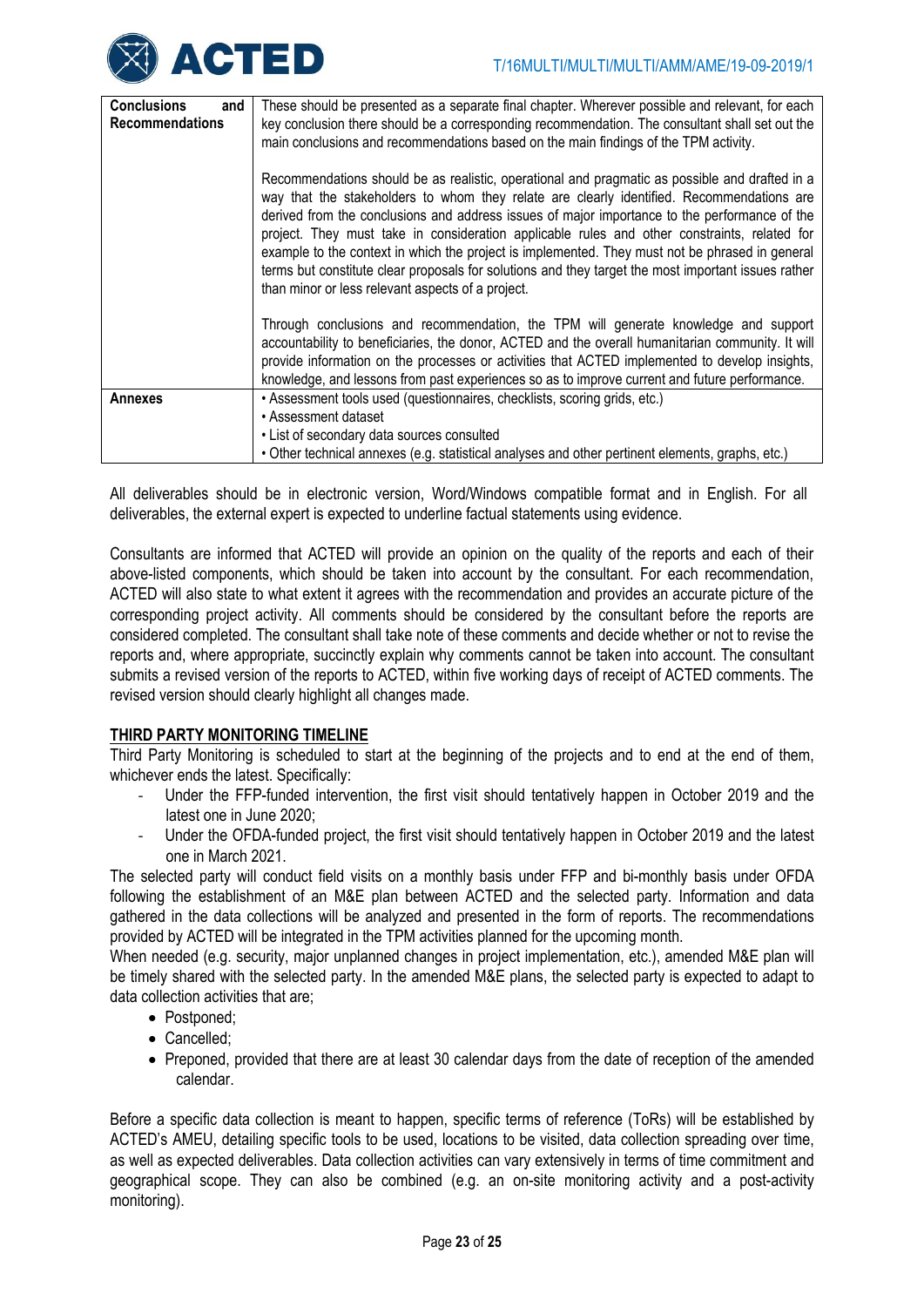

# **THIRD PARTY MONITOR PROFILE**

The consultant or consulting firm should have the following background:

- Post- graduate qualifications in Economics, Sociology, Development/Humanitarian studies or relevant area
- Experience in project Monitoring and Evaluation in Syria
- Having access to ACTED interventions' areas (even though it is preferred for the selected supplier to be able to monitor in all areas, partial applications will be considered) and able to deploy both men and women in their field teams
- Strong knowledge and/or demonstrated experience in designing and conducting similar monitoring and evaluation activities in insecure contexts
- Excellent knowledge of the context, especially in terms of security, and culture
- Strong knowledge of Core Humanitarian Standards
- Strong analytical skills and ability to clearly synthesize and present findings
- Excellent written and oral English and Arabic

The consultant shall identify a focal point for communication and reporting purposes, with appropriate skills and experience. Upon contract signature, at the briefing session, the focal point shall submit a full contact list of all those involved in the evaluation.

# **APPLICATION PROCESS**

Leading consultant is requested to include the following in the application:

- **I. Technical Proposal**
- a. Personnel deployed: CV(s) of the key personnel deployed and organogram of the team structure;
- b. Experience in similar projects: Past experience including contracting authority, description of the project, area of intervention, and total budget;
- c. Sample from previous work (10 pages) from at least 2 separate projects;
- d. Technical Proposal including a detailed Methodology, expected timelines and structure of the team per activity (i.e. detailed timeline to conduct an onsite monitoring/PDM activity which include training, data collection, analysis and reporting).
- **II. Financial Proposal**

Insurance coverage copy for all experts including professional liability applicable to the project areas. It is the responsibility of the consultant to budget for a translator (if required), as well as a medical / health / repatriation insurance. ACTED will not take the responsibility of the transportation, access, accommodation and food-related expenses. It is the sole responsibility of the evaluator to take the appropriate measure to insure access and lodging of the team on the field. The financial proposal should be cost-effective and show unit costs.

# **ANNEX I**

# **FFP & OFDA Evaluation Plan – Draft Scope of Work (SOW)**

# **Purpose:**

The main objectives of this final external evaluation are 1) to provide ACTED and the FFP/OFDA with an external opinion on the relevance and performance of the project, as compared to the project document and with a strong focus on results, and 2) to highlight key lessons learnt, best practices and recommendations to feed back into current and future ACTED programming in the same sectoral areas and using similar approaches to meeting their objectives. The consultant will assess the project according to five DAC criteria (relevance, efficiency, effectiveness, sustainability, impact). Cross-cutting issues such as gender, environment, accountability and do no harm will also be part of the analysis.

# **Evaluation questions**:

These may include, among others:

- Was the selection of target areas appropriate for reaching the most vulnerable in need of assistance?
- Were the project interventions (methodologies and activities) relevant to achieve the project objectives?
- Did the project adequately adjust to changing situations or contexts?
- Was the project managed efficiently, in terms of human capital, staff, financial and other resources versus the results?